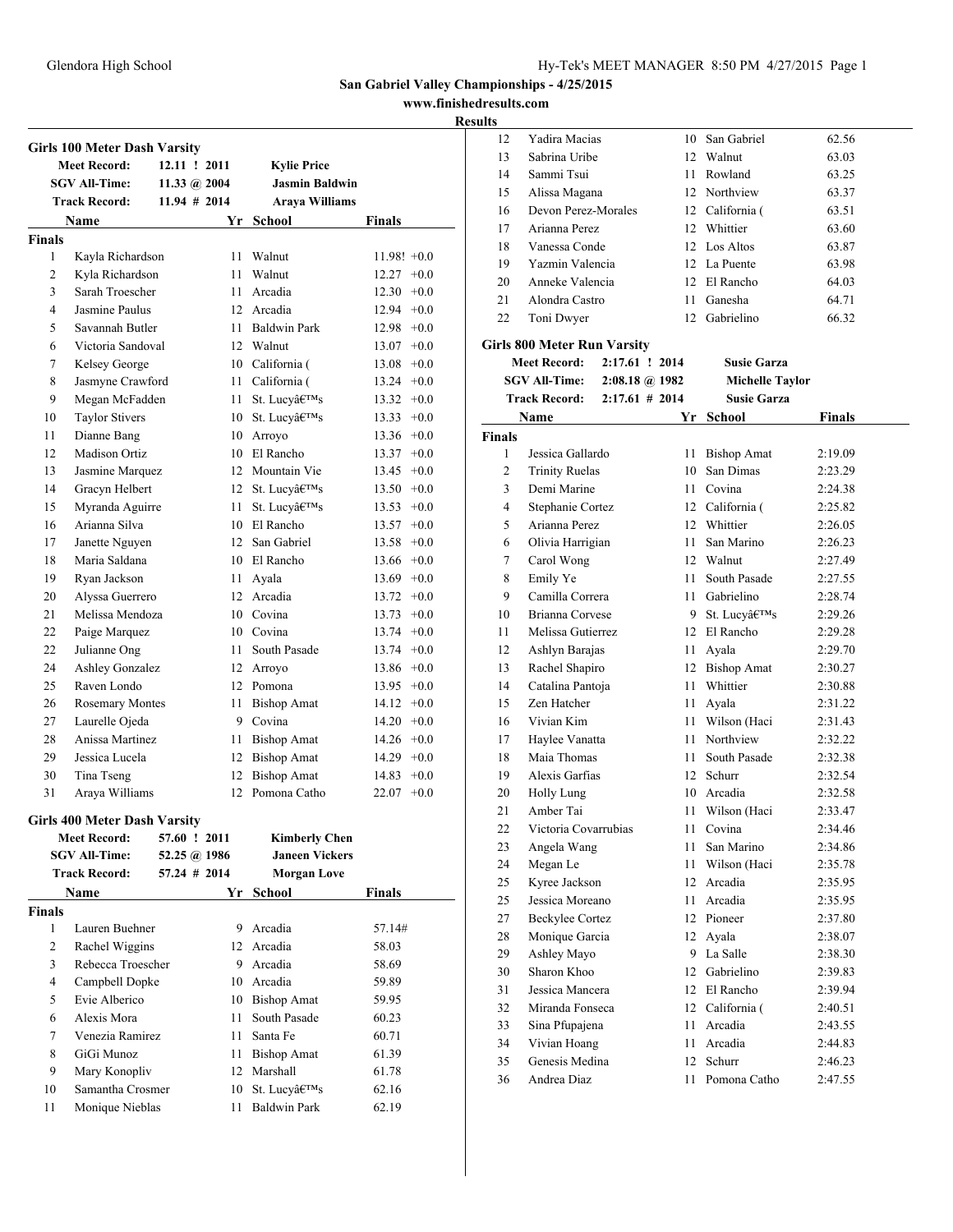### **www.finishedresults.com**

### **Results**

|                | <b>Girls 1600 Meter Run Varsity</b>       |                   |      |                          |               |
|----------------|-------------------------------------------|-------------------|------|--------------------------|---------------|
|                | <b>Meet Record:</b>                       | $4:53.61$ ! 2010  |      | <b>Catrina McAlister</b> |               |
|                | <b>SGV All-Time:</b>                      | 4:43.72 @ 1996    |      | <b>Annie Ebiner</b>      |               |
|                | <b>Track Record:</b>                      | $5:02.46$ #       |      |                          |               |
|                | Name                                      |                   |      | Yr School                | Finals        |
| <b>Finals</b>  |                                           |                   |      |                          |               |
| 1              | Roxanne Valle                             |                   |      | 12 Azusa                 | 5:20.84       |
| 2              | Savannah Yi                               |                   |      | 10 Glendora              | 5:21.19       |
| 3              | Sophia Rodriguez                          |                   |      | 12 Whittier              | 5:21.61       |
| 4              | Esmeralda Morales                         |                   |      | 10 El Rancho             | 5:22.03       |
| 5              | Melissa Gutierrez                         |                   |      | 12 El Rancho             | 5:22.12       |
| 6              | Haylee Vanatta                            |                   |      | 11 Northview             | 5:22.96       |
| 7              | Anahi Betart                              |                   |      | 12 Walnut                | 5:23.24       |
| 8              | Ashlyn Barajas                            |                   |      | 11 Ayala                 | 5:25.54       |
| 9              | Vanessa Hernandez                         |                   |      | 12 Covina                | 5:25.87       |
| 10             | Carol Wong                                |                   |      | 12 Walnut                | 5:26.17       |
| 11             | Alexis Garfias                            |                   |      | 12 Schurr                | 5:29.86       |
| 12             | Jie Zhao                                  |                   |      | 12 Arcadia               | 5:31.23       |
| 13             | Jessica Carlos                            |                   |      | 12 Covina                | 5:34.80       |
| 14             | Vanessa Lombardi                          |                   |      | 9 La Serna               | 5:35.85       |
| 15             | Viviana Avila                             |                   |      | 11 West Covina           | 5:37.80       |
| 16             | Jessica Beltran                           |                   |      | 11 Whittier              | 5:38.88       |
| 17             | Leslie Rivera                             |                   |      | 11 Bishop Amat           | 5:40.15       |
| 18             | Victoria Covarrubias                      |                   | 11 - | Covina                   | 5:40.56       |
| 19             | Leah Martinez                             |                   |      | 11 Azusa                 | 5:40.95       |
| 20             | Zen Hatcher                               |                   |      | 11 Ayala                 | 5:41.40       |
| 21             | Nicole Corona                             |                   |      | 11 Arroyo                | 5:41.60       |
| 22             | Monique Garcia                            |                   |      | 12 Ayala                 | 5:43.78       |
| 23             | Paige Simmons                             |                   |      | 11 Ayala                 | 5:47.82       |
| 24             | Sharon Khoo                               |                   |      | 12 Gabrielino            | 5:48.38       |
| 25             | Kassandra Martinez                        |                   |      | 11 Pomona Catho          | 5:48.82       |
| 26             | <b>Beckylee Cortez</b>                    |                   |      | 12 Pioneer               | 5:51.00       |
| 27             | Fiona Harrigian                           |                   | 11 - | San Marino               | 5:52.14       |
| 28             | Damara Saggio                             |                   |      | 12 Arcadia               | 5:55.21       |
| 29             | <b>Emerald Aueyong</b>                    |                   |      | 12 Arcadia               | 5:57.39       |
|                |                                           |                   |      |                          |               |
|                | Girls 1600 Meter Run Championship Varsity |                   |      |                          |               |
|                | <b>Meet Record:</b>                       | $4:53.61$ ! 2010  |      | <b>Catrina McAlister</b> |               |
|                | SGV All-Time:                             | 4:43.72 @ 1996    |      | <b>Annie Ebiner</b>      |               |
|                | <b>Track Record:</b>                      | $5:02.46 \# 2014$ |      | Veronica Yamane          |               |
|                | Name                                      |                   |      | Yr School                | <b>Finals</b> |
| <b>Finals</b>  |                                           |                   |      |                          |               |
| 1              | Jessica Gallardo                          |                   | 11   | <b>Bishop Amat</b>       | 5:00.36#      |
| $\overline{c}$ | <b>Trinity Ruelas</b>                     |                   | 10   | San Dimas                | 5:00.96#      |
| 3              | Stephanie Cortez                          |                   |      | 12 California (          | 5:04.41       |
| 4              | Ally Palomino                             |                   |      | 10 Bishop Amat           | 5:05.84       |
| 5              | Demi Marine                               |                   | 11   | Covina                   | 5:07.71       |
| 6              | Rochelle Viramontes                       |                   |      | 10 Whittier              | 5:07.80       |
| 7              | <b>Brenda Dorantes</b>                    |                   | 11   | Whittier                 | 5:08.35       |
| 8              | <b>Holly Lung</b>                         |                   |      | 10 Arcadia               | 5:08.82       |
| 9              | Olivia Harrigian                          |                   | 11   | San Marino               | 5:11.69       |
| 10             | Cindy Hoang                               |                   | 10   | Arcadia                  | 5:13.62       |
| 11             | Samantha Cabrera                          |                   | 11   | <b>Bishop Amat</b>       | 5:15.75       |
| 12             | Sydney Tullai                             |                   | 11   | Ayala                    | 5:27.90       |

| <b>Girls 100 Meter Hurdles Varsity</b> |                                                               |                     |     |                                              |                        |  |
|----------------------------------------|---------------------------------------------------------------|---------------------|-----|----------------------------------------------|------------------------|--|
|                                        | <b>Meet Record:</b>                                           | 14.89 ! 2010        |     | <b>Alexis Walker</b>                         |                        |  |
|                                        | <b>SGV All-Time:</b>                                          | 13.55 $\omega$ 2010 |     | <b>Kori Carter</b>                           |                        |  |
|                                        | <b>Track Record:</b>                                          | $14.80 \# 2014$     |     | <b>Keeya Cotlage</b>                         |                        |  |
|                                        | Name                                                          |                     |     | Yr School                                    | <b>Finals</b>          |  |
| <b>Finals</b>                          |                                                               |                     |     |                                              |                        |  |
| 1                                      | Helen Tade                                                    |                     |     | 12 Gabrielino                                | $15.38 - 0.6$          |  |
| 2                                      | Keeya Cotlage                                                 |                     |     | 12 Muir                                      | $15.65 - 0.6$          |  |
| 3                                      | Nina Acebo                                                    |                     |     | 12 South Pasade                              | $15.80 - 0.6$          |  |
| 4                                      | Kate Kutzer                                                   |                     |     | 10 South Pasade                              | $15.81 - 0.6$          |  |
| 5                                      | Malia Avila                                                   |                     |     | 10 Walnut                                    | $16.28 - 0.6$          |  |
| 6                                      | Veronica Smeltzer                                             |                     |     | 12 Glendora                                  | $16.36 - 0.6$          |  |
| 7                                      | Shalee Reynolds                                               |                     |     | 10 Glendora                                  | $16.83 - 0.6$          |  |
| 8                                      | Shayann Reynolds                                              |                     |     | 10 Glendora                                  | $16.96 - 0.6$          |  |
| 9                                      | Audree Hsu                                                    |                     |     | 12 Walnut                                    | $17.24 - 1.5$          |  |
| 10                                     | Kassandra Herrera                                             |                     |     | 12 El Rancho                                 | $17.38 - 1.5$          |  |
| 11                                     | Maia Layo                                                     |                     |     | 11 Schurr                                    | $17.62 +0.0$           |  |
| 12                                     | Giselle Burgos                                                |                     |     | 12 El Rancho                                 | 17.74 -1.5             |  |
| 13                                     | Carleigh Williams                                             |                     |     | 12 Walnut                                    | $17.87 - 0.6$          |  |
| 14                                     | Diamond Ouinn                                                 |                     |     | 10 St. Lucy's                                | $18.10 - 1.5$          |  |
| 15                                     | Kristal Xie                                                   |                     | 11  | Temple City                                  | $18.25 - 1.5$          |  |
| 16                                     | Jessi Cortes                                                  |                     | 11. | St. Lucy's                                   | $18.36 + 0.0$          |  |
| 17                                     |                                                               |                     |     | 11 El Rancho                                 | $18.40 +0.0$           |  |
|                                        | Stephanie Anguiano<br>Sarah Hughes                            |                     |     | 12 Glendora                                  | $18.42 - 1.5$          |  |
| 18                                     | Jasmine Meza                                                  |                     |     | 12 Baldwin Park                              |                        |  |
| 19                                     |                                                               |                     |     |                                              | $18.52 +0.0$           |  |
| 20                                     | Jessie Weng                                                   |                     |     | 11 Alhambra                                  | $19.07 +0.0$           |  |
| 21                                     | Isabella Aljurdi                                              |                     |     | 12 Rowland                                   | $19.17 - 1.5$          |  |
| 22                                     | Brianna Mena                                                  |                     |     | 11 Whittier                                  | $19.25 +0.0$           |  |
| 23                                     | Kyla Du                                                       |                     |     | 11 Arcadia                                   | $19.83 - 1.5$          |  |
| 24                                     | Lauren Biltonen                                               |                     |     | 12 Rowland                                   | $20.22 - 1.5$          |  |
| 25                                     | Stephanie Dominguez                                           |                     |     | 12 Mountain Vie                              | $20.36 +0.0$           |  |
| 26                                     | Victoria Rumbin                                               |                     |     | 12 San Dimas                                 | $28.03 +0.0$           |  |
|                                        | <b>Girls 4x100 Meter Relay Varsity</b><br><b>Meet Record:</b> |                     |     | Arcadia                                      |                        |  |
|                                        | J Paulus, R Wiggins, C Benton, S Troescher                    | 47.93 ! 2014        |     |                                              |                        |  |
|                                        | <b>SGV All-Time:</b>                                          |                     |     | Muir                                         |                        |  |
|                                        |                                                               | 45.23 @ 1985        |     |                                              |                        |  |
|                                        | <b>Track Record:</b>                                          | $47.43 \# 2014$     |     | Arcadia                                      |                        |  |
|                                        | Team                                                          |                     |     | Relav                                        | Finals                 |  |
| <b>Finals</b>                          |                                                               |                     |     |                                              |                        |  |
| 1                                      | Walnut                                                        |                     |     | А                                            | 46.71#                 |  |
|                                        | 1) Malia Avila 10                                             |                     |     |                                              | 2) Kayla Richardson 11 |  |
|                                        | 3) Victoria Sandoval 12                                       |                     |     | 4) Kyla Richardson 11                        |                        |  |
| 2                                      | Arcadia                                                       |                     |     | A                                            | 46.85#                 |  |
|                                        | 1) Jasmine Paulus 12                                          |                     |     | 2) Lauren Buehner 9<br>4) Sarah Troescher 11 |                        |  |
| 3                                      | 3) Rachel Wiggins 12<br>South Pasadena                        |                     |     |                                              |                        |  |
|                                        | 1) Nina Acebo 12                                              |                     |     | A<br>2) Jazmin Jackmon 12                    | 49.83                  |  |
|                                        | 3) Rebecca Liston 11                                          |                     |     | 4) Alexis Mora 11                            |                        |  |
| 4                                      | Glendora                                                      |                     |     | A                                            | 50.06                  |  |
|                                        | 1) Emily Dunn 12                                              |                     |     |                                              |                        |  |
|                                        | 3) Shayann Reynolds 10                                        |                     |     | 2) Shalee Reynolds 10                        | 4) Danyelle Johnson 12 |  |
| 5                                      | St. Lucy's                                                    |                     |     | A                                            | 51.58                  |  |
|                                        |                                                               |                     |     |                                              |                        |  |
|                                        | 1) Taylor Stivers 10<br>3) Samantha Crosmer 10                |                     |     | 4) Gracyn Helbert 12                         | 2) Myranda Aguirre 11  |  |
|                                        |                                                               |                     |     |                                              |                        |  |
|                                        |                                                               |                     |     |                                              |                        |  |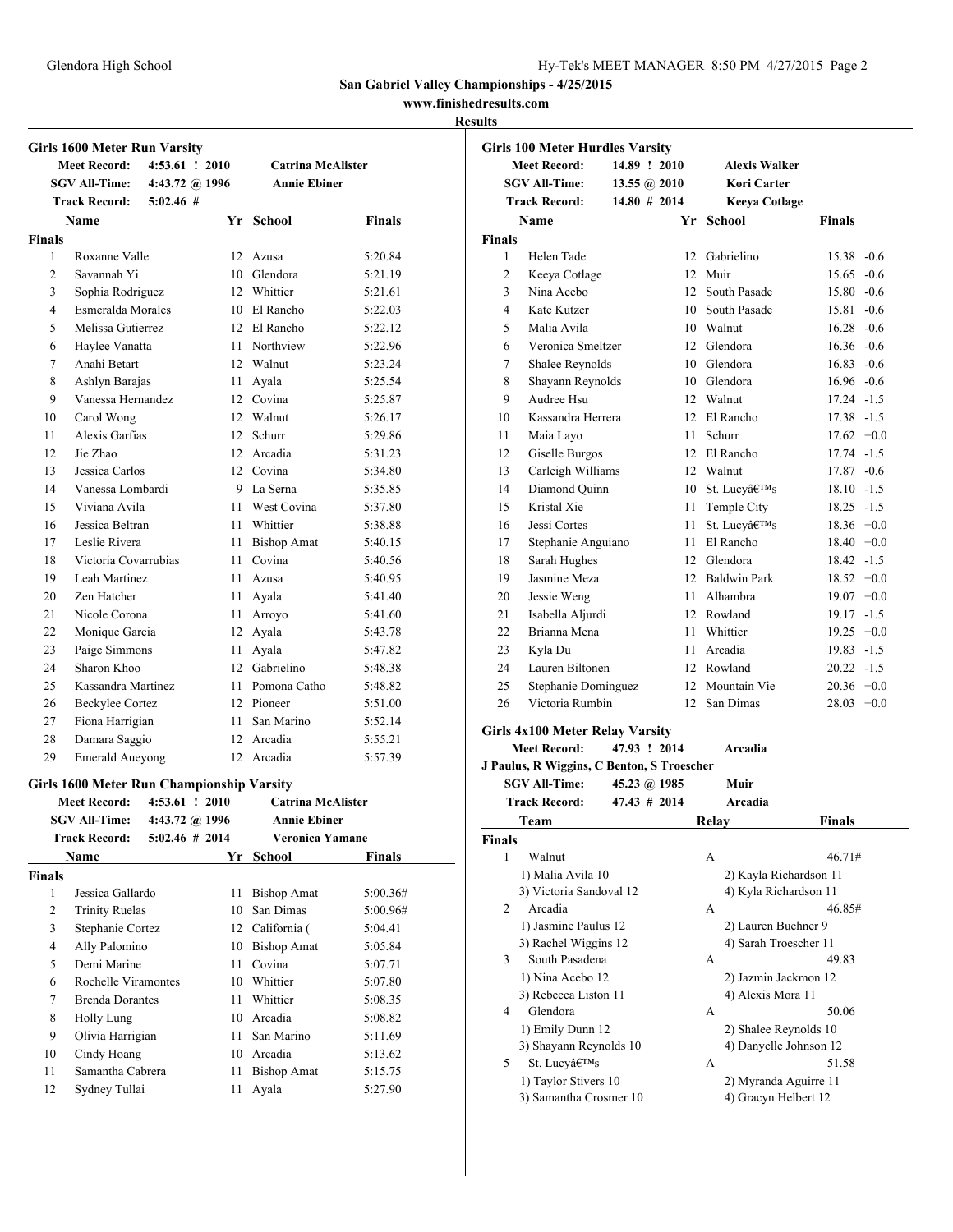**San Gabriel Valley Championships - 4/25/2015**

### **www.finishedresults.com**

|                | Team                                    | Relay                        | Finals                         |                               | <b>Girls Long Jump Varsity</b><br><b>Meet Record:</b> | 19-02 ! 2011                  |    | <b>Kylie Price</b>    |                  |        |
|----------------|-----------------------------------------|------------------------------|--------------------------------|-------------------------------|-------------------------------------------------------|-------------------------------|----|-----------------------|------------------|--------|
| 6              | El Rancho                               | A                            | 52.00                          |                               |                                                       | SGV All-Time: 21-02.25 @ 1990 |    | <b>Julian Yendork</b> |                  |        |
|                | 1) Madison Ortiz 10                     | 2) Arianna Silva 10          |                                |                               |                                                       |                               |    |                       |                  |        |
|                | 3) Maria Saldana 10                     | 4) Anneke Valencia 12        |                                |                               |                                                       | Track Record: 17-04.50 # 2014 |    | Jazmin Jackmon        |                  |        |
| 7              | Gabrielino                              | A                            | 52.37                          |                               | Name                                                  |                               |    | Yr School             | Finals           |        |
|                | 1) Camilla Correra 11                   | 2) Helen Tade 12             |                                | Finals                        |                                                       |                               |    |                       |                  |        |
|                | 3) Eleanor Xa 12                        | 4) Toni Dwyer 12             |                                | 1                             | Kate Kutzer                                           |                               |    | 10 South Pasade       | 18-10.00 3.4     |        |
| 8              | <b>Bishop Amat</b>                      | A                            | 52.68                          | $\overline{2}$                | Jazmin Jackmon                                        |                               |    | 12 South Pasade       | 17-09.50 2.3     |        |
|                | 1) Rachel Shapiro 12                    | 2) Evie Alberico 10          |                                | 3                             | Nina Acebo                                            |                               |    | 12 South Pasade       | 17-02.75 2.2     |        |
|                | 3) GiGi Munoz 11                        | 4) Emmanuelle Hidalgo 10     |                                | $\overline{4}$                | Shian Long                                            |                               |    | 12 West Covina        | $16-10.50$ 3.2   |        |
| 9              | California (Whittier)                   | A                            | 53.05                          | 5                             | Kylie Eagon                                           |                               |    | 12 Ayala              | $16-03.00 + 0.0$ |        |
|                | 1) Jasmyne Crawford 11                  |                              |                                | 6                             | Jasmine Paulus                                        |                               |    | 12 Arcadia            | $16-01.50 -0.5$  |        |
| 10             | Northview                               | A                            | 53.21                          | $\overline{7}$                | Sydney Pink                                           |                               |    | 12 Glendora           | $16-01.00$ 0.7   |        |
| 10             | San Gabriel                             | A                            | 53.21                          | 8                             | Campbell Dopke                                        |                               |    | 10 Arcadia            | $16-00.50 + 0.0$ |        |
|                | 1) Yadira Macias 10                     | 2) Jaleen Lujan 12           |                                | 9                             | Serena Hausman                                        |                               |    | 12 Covina             | $16-00.50$ 1.2   |        |
|                | 3) Jessica Ramiez 11                    | 4) Janette Nguyen 12         |                                | 10                            | Jasmine Marquez                                       |                               |    | 12 Mountain Vie       | $16-00.50 + 0.0$ |        |
| 12             | Mountain View                           | A                            | 53.73                          | 11                            | <b>Taylor Stivers</b>                                 |                               |    | 10 St. Lucy's         | $16-00.50 + 0.0$ |        |
|                | 1) Alexandra Soza 9                     | 2) Jasmine Soza 10           |                                | 12                            | Giselle Burgos                                        |                               |    | 12 El Rancho          | 15-09.75         | $+0.0$ |
|                | 3) Melissa Soza 10                      | 4) Jasmine Marquez 12        |                                | 13                            | <b>India Hines</b>                                    |                               |    | 12 La Salle           | 15-07.75         | $+0.0$ |
| 13             | Marshall                                | A                            | 55.17                          | 14                            | Julianne Ong                                          |                               |    | 11 South Pasade       | $15-07.00 +0.0$  |        |
|                | 1) Breanna Da Sylveira 12               | 2) Sarra Starbird 10         |                                | 15                            | Keeya Cotlage                                         |                               |    | 12 Muir               | $15-06.50 +0.0$  |        |
|                | 3) Allison Moore 9                      |                              | 4) Zakiyyah Rasheed Anderson 9 | 16                            | Myranda Aguirre                                       |                               |    | 11 St. Lucy's         | $15-03.50 +0.0$  |        |
| 14             | Schurr                                  | A                            | 56.11                          | 17                            | Katya Echavez                                         |                               | 12 | Walnut                | 14-09.00 1.7     |        |
|                | 1) Carissa Ibarra 11                    |                              |                                | 18                            | Julia Rodriguez                                       |                               | 11 | St. Lucy's            | 14-08.50 2.2     |        |
| 15             | Pomona Catholic                         | A                            | 57.81                          | 19                            | Sakina Williams                                       |                               |    | 12 Covina             | $14-05.00 +0.0$  |        |
|                | 1) Esmeralda Martinez 12                | 2) Elena Garcia 11           |                                | 20                            | Suyan Carcedo                                         |                               |    | 12 California (       | 14-04.25 0.1     |        |
|                | 3) Andrea Diaz 11                       | 4) Araya Williams 12         |                                | 21                            | Jamila Bell                                           |                               |    | 11 Ganesha            | $14-01.75$ +0.0  |        |
|                | <b>Girls High Jump Varsity</b>          |                              |                                | 21                            | Adriana Ramirez                                       |                               |    | 12 West Covina        | 14-01.75 0.4     |        |
|                | <b>Meet Record:</b><br>5-11 ! 2010      | <b>Alexis Walker</b>         |                                | 23                            | Annie Chang                                           |                               | 11 | Walnut                | $14-01.50 -0.1$  |        |
|                | <b>SGV All-Time:</b><br>$6-00$ (a) 2014 | <b>Claire Kieffer-Wright</b> |                                | 23                            | Brianna Moran                                         |                               | 11 | Mountain Vie          | $14-01.50 +0.0$  |        |
|                | <b>Track Record:</b><br>$5-10$ # 2014   | <b>Claire Kieffer-Wright</b> |                                | 25                            | Amanda Salgado                                        |                               |    | 12 El Rancho          | 13-06.25         | $-0.2$ |
|                | Name                                    | Yr School                    | <b>Finals</b>                  | 26                            | Ruth Chen                                             |                               |    | 12 Walnut             | $13-06.00 +0.0$  |        |
| <b>Finals</b>  |                                         |                              |                                | 27                            | Isabella Aljurdi                                      |                               |    | 12 Rowland            | 13-05.25         | $-0.1$ |
| 1              | Hannah Nance                            | 11 San Dimas                 | 5-01.00                        | $\hspace{1.5cm} \textbf{---}$ | Rebecca Guerrero                                      |                               | 11 | Whittier              |                  | ND NWI |
| $\overline{2}$ | Adriana Ramirez                         | 12 West Covina               | 5-01.00                        | $\qquad \qquad \text{---}$    | Janette Nguyen                                        |                               | 12 | San Gabriel           |                  | ND NWI |
| 3              | Kylie Eagon                             | 12 Ayala                     | $4 - 11.00$                    | $\qquad \qquad \text{---}$    | Dionna Williams                                       |                               |    | 12 La Salle           |                  | ND NWI |
| $\overline{4}$ | Veronica Smeltzer                       | 12 Glendora                  | 4-09.00                        | ---                           | Jasmyne Crawford                                      |                               |    | 11 California (       |                  | ND NWI |
|                |                                         | 12 Mountain Vie              |                                | $---$                         | Maria Saldana                                         |                               |    | 10 El Rancho          |                  | ND NWI |
| 5              | Carolina MacIel                         |                              | 4-09.00                        |                               |                                                       |                               |    |                       |                  |        |
| 6              | Suyan Carcedo                           | 12 California (              | 4-07.00                        |                               | <b>Girls Discus Throw Varsity</b>                     |                               |    |                       |                  |        |
| 6              | Jasmine Meza                            | 12 Baldwin Park              | 4-07.00                        |                               |                                                       | Meet Record: 133-05.50 ! 2007 |    | <b>Shelby McCray</b>  |                  |        |
| 6              | Savannah Spillman                       | 12 San Dimas                 | 4-07.00                        |                               | <b>SGV All-Time:</b>                                  | 163-03 @ $2001$               |    | Genessa Guzman        |                  |        |
| 6              | Natalie Guillen                         | 11 St. Lucy's                | 4-07.00                        |                               | <b>Track Record:</b>                                  | $111 - 11$ # 2014             |    | <b>Jaya Banks</b>     |                  |        |
| 6              | Hannah Rock                             | 12 Arcadia                   | 4-07.00                        |                               | Name                                                  |                               |    | Yr School             | <b>Finals</b>    |        |
| 7              | Kelly Dopke                             | 12 Arcadia                   | 4-07.00                        | Finals                        |                                                       |                               |    |                       |                  |        |
| 7              | Chloe Nakamoto                          | 11 Rowland                   | 4-07.00                        | 1                             | Lauren Anderson                                       |                               |    | 10 California (       | 117-05#          |        |
| 8              | Campbell Dopke                          | 10 Arcadia                   | 4-07.00                        | $\overline{2}$                | Faith Togai                                           |                               |    | 12 Walnut             | 117-02#          |        |
| $---$          | Shelby Hirsch                           | 11 Santa Fe                  | NH                             | 3                             | Jasmyn Harris                                         |                               |    | 11 Muir               | $112 - 02#$      |        |
| $---$          | Adelynne Chang                          | 11 Walnut                    | NH                             | $\overline{4}$                | Mariah Ortega                                         |                               |    | 12 Northview          | 109-08           |        |
| $---$          | Grace Meier                             | 11 South Pasade              | NH                             | 5                             | Mariah Donato                                         |                               |    | 12 Bell Gardens       | 107-05           |        |
| $---$          | Camille Casilang                        | 12 Walnut                    | NH                             | 6                             | Gianna Jacoub                                         |                               |    | 11 Glendora           | 99-05            |        |
| $---$          | <b>Haley Peters</b>                     | 10 South Pasade              | NH                             |                               |                                                       |                               |    | 12 Walnut             | 95-01            |        |
| $---$          | Mary Konopliv                           | 12 Marshall                  | NH                             | 7                             | Elena Trigueros                                       |                               |    |                       |                  |        |
| ---            | Kate Kutzer                             | 10 South Pasade              | $\rm{NH}$                      | 8                             | Sarah Padilla                                         |                               |    | 12 St. Lucy's         | 95-00            |        |
|                |                                         |                              |                                | 9                             | Ana Lezama                                            |                               |    | 12 El Rancho          | 93-03            |        |
|                |                                         |                              |                                | 10                            | Samantha Tobin                                        |                               |    | 10 Glendora           | 90-05            |        |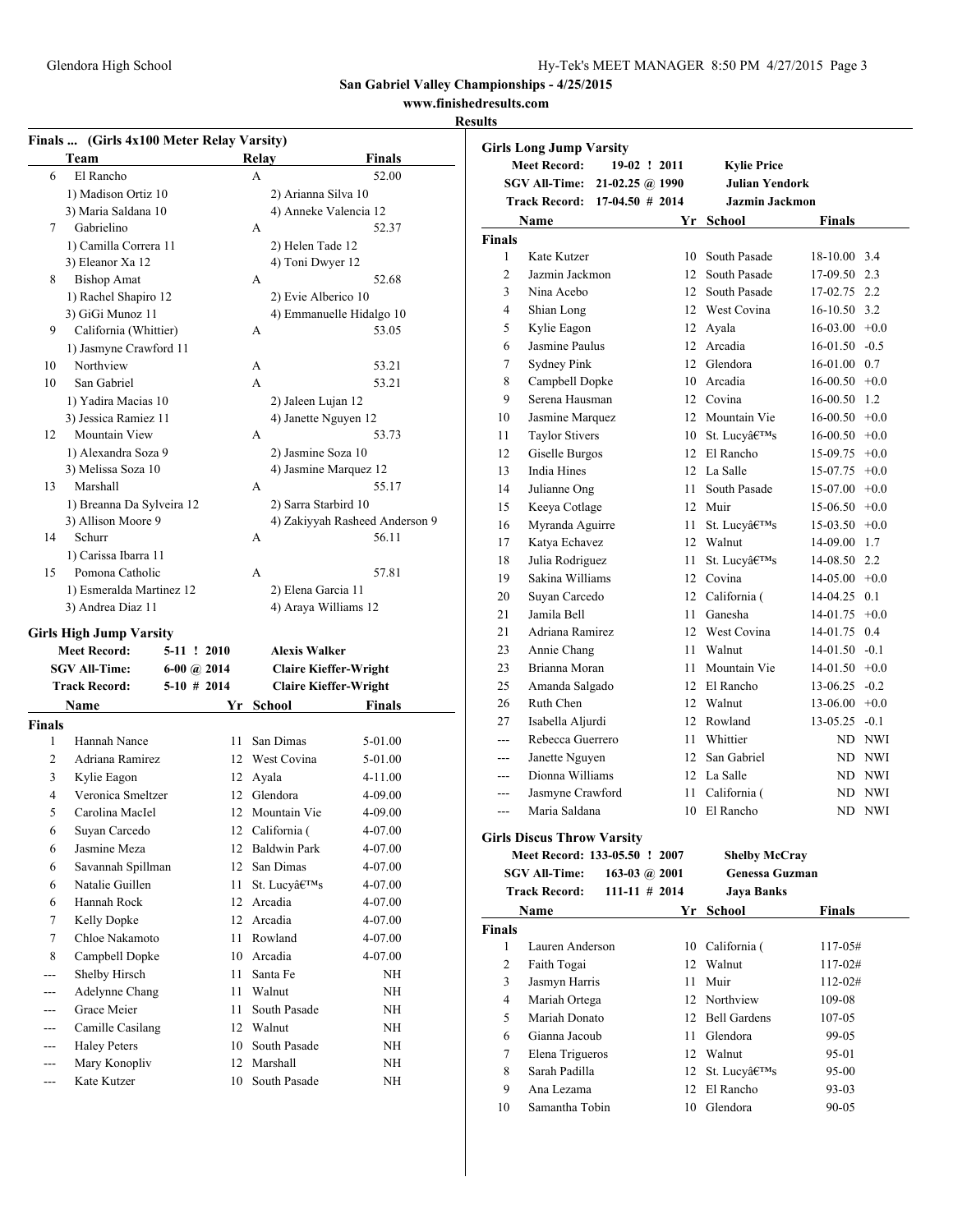**www.finishedresults.com**

### **Results**

|    | Finals  (Girls Discus Throw Varsity) |    |                     |               |
|----|--------------------------------------|----|---------------------|---------------|
|    | Name                                 |    | Yr School           | <b>Finals</b> |
| 11 | Daniela Ivory                        | 12 | Glendora            | 87-06         |
| 12 | Sarina Solte                         | 12 | California (        | 87-02         |
| 13 | Andrea Validus                       | 12 | Schurr              | 86-07         |
| 14 | Riel Sanchez                         | 12 | Walnut              | 86-06         |
| 15 | Miranda Safar                        | 11 | St. Lucy's          | 85-03         |
| 16 | Ariana Ho                            | 12 | Rowland             | 85-01         |
| 17 | Amalia Sanchez                       | 11 | El Rancho           | 83-06         |
| 18 | Marisol Chavez                       | 12 | <b>Baldwin Park</b> | 80-07         |
| 19 | Tania Ayala-Hernandez                | 11 | Nogales             | $79-10$       |
| 20 | Rachel Lee                           | 11 | Alhambra            | 79-00         |
| 21 | Talyna De Anda                       | 12 | Pomona Catho        | $77-10$       |
| 22 | Ariana Carranza                      | 11 | Arcadia             | $77-03$       |
| 23 | Diana Torres                         | 12 | Arcadia             | 76-07         |
| 24 | April Angeles                        | 12 | Covina              | $74-10$       |
| 25 | Alexis Pajarillaga                   | 11 | St. Lucy's          | 71-05         |
| 26 | Julianna Gomez                       | 12 | Pomona Catho        | $70 - 10$     |
| 27 | Amanda Beeal                         | 11 | Alhambra            | 68-00         |
| 28 | Deborah Hernandez                    | 11 | St. Lucy's          | 67-02         |
| 28 | Lizette Avina                        | 11 | La Puente           | 67-02         |
| 30 | Izabelle Rodriguez                   |    | 12 Los Altos        | $66-10$       |
|    | Girls 100 Meter Dash Frosh/Soph      |    |                     |               |

# **Meet Record: 12.87 ! 2011 Alessandra Gonzales**

|                | Name                      |         | Yr School          | <b>Finals</b> |            |
|----------------|---------------------------|---------|--------------------|---------------|------------|
| <b>Finals</b>  |                           |         |                    |               |            |
| $\mathbf{1}$   | Kiana Peters              | 10      | Gabrielino         | 13.08 NWI     |            |
| $\overline{2}$ | Zakara Crawford           | 9       | California (       | 13.29 NWI     |            |
| 3              | Sherrie Viraphandeth      | 10      | San Gabriel        | 13.40 NWI     |            |
| $\overline{4}$ | Cassidy Gonzalez          |         | 10 West Covina     | 13.51 NWI     |            |
| 5              | Kimberly Castellon        | 9       | Arroyo             | 13.67         | <b>NWI</b> |
| 6              | Zakiyyah Rasheed Anderson | 9       | Marshall           | 13.68 NWI     |            |
| $\overline{7}$ | Johanna Read              |         | 10 Arcadia         | 13.76 NWI     |            |
| 8              | Kaitlyn Jackson           | 9.      | Ayala              | 13.77 NWI     |            |
| 9              | Valerie Martinez          |         | 9 California (     | 13.82 NWI     |            |
| 9              | <b>Taylor Thames</b>      | 9       | Gabrielino         | 13.82 NWI     |            |
| 11             | Daphne Wu                 | 9       | Arcadia            | 13.87         | <b>NWI</b> |
| 12             | Simone Torregano          | 9       | Avala              | 13.88 NWI     |            |
| 12             | Kayla Taylor              | 10      | San Dimas          | 13.88 NWI     |            |
| 14             | Karyme Villanueva         | 10      | Whittier           | 14.08 NWI     |            |
| 15             | Gjermayne Wilson          | 10      | <b>Bishop Amat</b> | 14.10 NWI     |            |
| 16             | Renee Chavez              | 9       | Whittier           | 14.11         | <b>NWI</b> |
| 17             | Karina Jimenez            | $10-10$ | Whittier           | 14.18 NWI     |            |
| 18             | Sydney Torregano          | 9       | Avala              | 14.19 NWI     |            |
| 19             | Lauren Guevara            | 9       | South Pasade       | 14.20 NWI     |            |
| 20             | Darlena Robinson          | 10      | Schurr             | 14.22 NWI     |            |
| 21             | Katherine Bamish          | 9       | Schurr             | 14.30 NWI     |            |
| 21             | Christina Biltonen        | 9       | Rowland            | 14.30 NWI     |            |
| 23             | Jalynne LI                | 10      | South Pasade       | 14.31 NWI     |            |
| 24             | Natalie Gonzalez          | 9       | Arroyo             | 14.41         | <b>NWI</b> |
| 25             | Maddison Lum              | 10      | Temple City        | 14.46 NWI     |            |
| 26             | Jamie Moreto              | 9       | San Dimas          | 14.56 NWI     |            |
| 27             | Stephanie Salcedo         | 10      | Whittier           | 14.57         | <b>NWI</b> |
| 28             | Annamae Lee               | 9       | Los Altos          | 14.72 NWI     |            |
| 29             | Jocelyn Rivas             | 9       | West Covina        | 14.78 NWI     |            |
|                |                           |         |                    |               |            |

| 30                       | Anita Gong                            |              | 10 Rowland                | 14.80 NWI     |  |
|--------------------------|---------------------------------------|--------------|---------------------------|---------------|--|
| 31                       | Katina Ortiz                          | 9            | <b>Bishop Amat</b>        | 15.25 NWI     |  |
|                          | Girls 400 Meter Dash Frosh/Soph       |              |                           |               |  |
|                          | <b>Meet Record:</b>                   | 60.17 ! 2011 | <b>Alexandra Ghantous</b> |               |  |
|                          | Name                                  | Yr           | <b>School</b>             | Finals        |  |
| <b>Finals</b>            |                                       |              |                           |               |  |
| 1                        | Courtney Chan                         |              | 9 Arcadia                 | 60.20         |  |
| $\overline{c}$           | Carina Avila                          |              | 9 Arroyo                  | 62.41         |  |
| 3                        | Alexandra Soza                        |              | 9 Mountain Vie            | 62.92         |  |
| 4                        | <b>Yatzin Ramirez</b>                 | 9.           | Arroyo                    | 63.61         |  |
| 5                        | Hannah Morales                        | 10           | South El Mon              | 63.65         |  |
| 6                        | Cayley Whitman                        |              | 9 South Pasade            | 64.06         |  |
| 7                        | Annette Garcia                        |              | 10 South El Mon           | 64.77         |  |
| 8                        | Elizabeth Wang                        |              | 10 Arcadia                | 65.17         |  |
| 9                        | Sarah Nunoz                           |              | 9 Bishop Amat             | 65.42         |  |
| 10                       | amy Lee                               |              | 10 Gabrielino             | 65.64         |  |
| 11                       | Alissa Peregrina                      | 9            | Santa Fe                  | 65.85         |  |
| 12                       | Desani Zavala                         |              | 9 Alhambra                | 66.06         |  |
| 13                       | <b>Tiffany Holmes</b>                 |              | 9 South Pasade            | 66.54         |  |
| 14                       | Korina Lopez                          |              | 10 Ganesha                | 66.70         |  |
| 15                       | Ciannah Correra                       |              | 9 Gabrielino              | 66.74         |  |
| 16                       | Mia Stone                             |              | 9 La Salle                | 66.98         |  |
| 17                       | Ashley Rusch                          |              | 9 South Pasade            | 67.40         |  |
| 18                       | Xochitl Collazo                       |              | 10 Santa Fe               | 67.57         |  |
| 19                       | Grace Cervantes                       | 9            | Schurr                    | 67.65         |  |
| 20                       | Valeria Dominguez                     | 9            | Santa Fe                  | 68.40         |  |
| 20                       | Gabriella Navarro                     |              | 10 La Salle               | 68.40         |  |
| 22                       | Crystal Chang                         | 9            | Temple City               | 68.54         |  |
| 23                       | Bailey Magana                         | 9.           | Covina                    | 68.86         |  |
| 24                       | Lauren Sharkey                        | 9            | South Pasade              | 69.00         |  |
|                          | Girls 800 Meter Run Frosh/Soph        |              |                           |               |  |
|                          | <b>Meet Record:</b><br>2:22.43 ! 2013 |              | <b>Megan Trono</b>        |               |  |
|                          | Name                                  | Yr           | <b>School</b>             | <b>Finals</b> |  |
| <b>Finals</b>            |                                       |              |                           |               |  |
| 1                        | Alexis Newberry                       |              | 10 Walnut                 | 2:28.38       |  |
| $\overline{c}$           | Yaneli Guajardo                       |              | 10 Alhambra               | 2:29.31       |  |
| 3                        | Natali Contreras                      |              | 10 Covina                 | 2:29.65       |  |
| $\overline{\mathcal{L}}$ | Vivien Li                             |              | 10 Rowland                | 2:29.84       |  |
| 5                        | Eryca Yamane                          | 9            | Arcadia                   | 2:30.83       |  |

 Jasmine He 9 Arcadia 2:31.06 Valerie Mejia 10 Los Altos 2:31.37 8 Sabrina Lucio 9 St. Lucy $\hat{\mathfrak{a}} \in \mathbb{R}^{32.74}$  Jamie Chang 10 Rowland 2:34.49 Victoria Rodriguez 9 Arcadia 2:35.95 Vanessa Mascorro 9 Arcadia 2:36.09 Paige Acosta 9 Arcadia 2:36.74 Briana Patrick 10 South El Mon 2:37.17 14 Melanie Ramirez 9 Arcadia 2:37.55 Laura Camacho 9 La Serna 2:37.56 Gabriela Ramirez 10 Arcadia 2:37.97 Ruffina Silva-Garcia 10 Arcadia 2:38.23 Alana Ballagh 9 South Pasade 2:38.76 19 Karen Bruce 9 St. Lucy $\hat{a} \in \mathbb{R}^{38}$  2:38.84 20 Helena Fu 9 South Pasade 2:39.31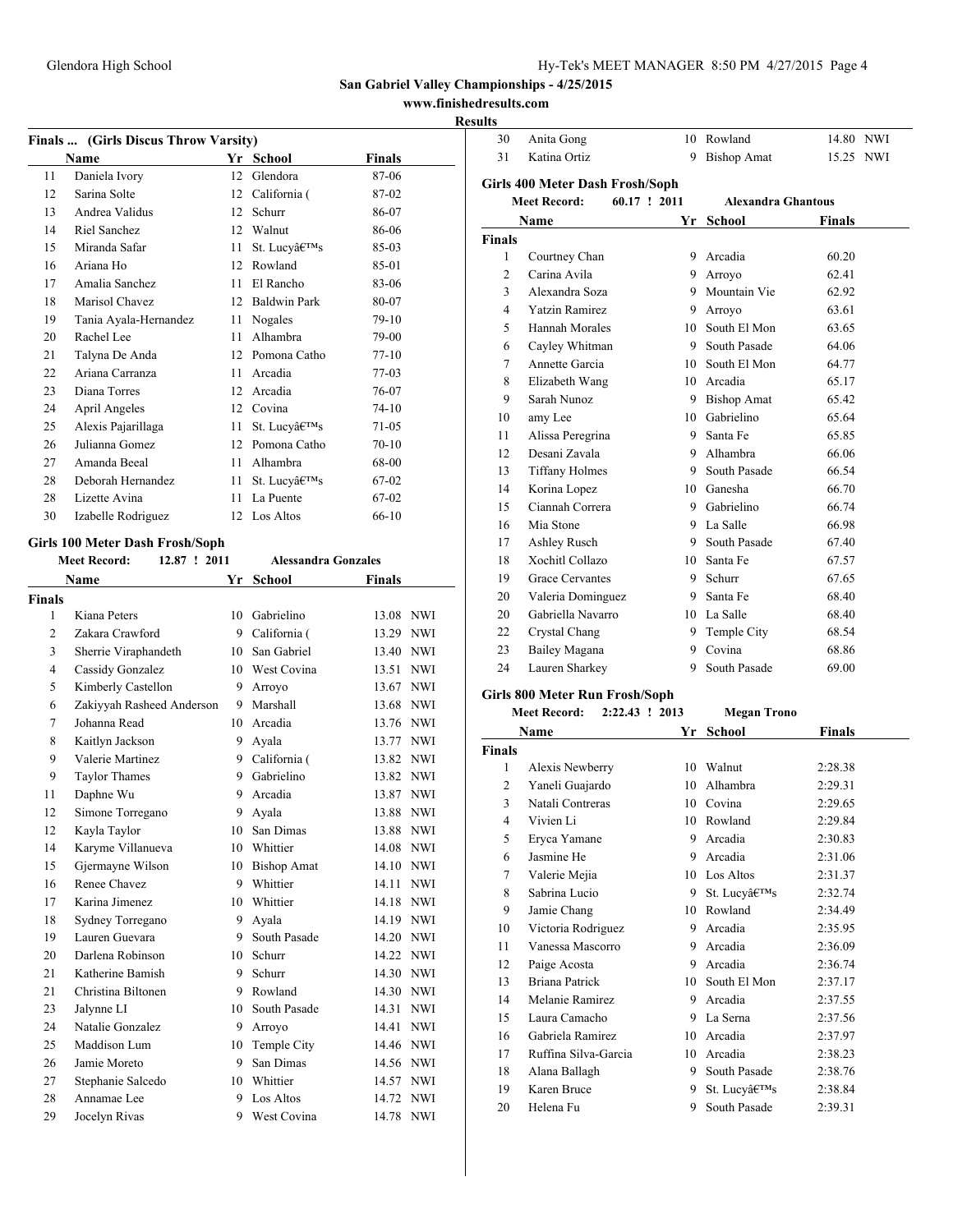Vivian Lee 10 Gabrielino 5:58.26

**San Gabriel Valley Championships - 4/25/2015**

**www.finishedresults.com**

|               | Finals  (Girls 800 Meter Run Frosh/Soph)<br>Name |                | Yr School                   | Finals  |
|---------------|--------------------------------------------------|----------------|-----------------------------|---------|
| 21            | Alyssa Sandoval                                  |                | 9 Los Altos                 | 2:39.71 |
| 22            | Michelle Thong                                   |                | 10 Arroyo                   | 2:40.59 |
| 23            | Daisy Garcia                                     |                | 10 La Serna                 | 2:41.59 |
| 24            | Denise Meza                                      |                | 9 Northview                 |         |
|               |                                                  |                |                             | 2:41.87 |
| 25            | Arianna McDonald                                 |                | 10 Ayala                    | 2:42.39 |
| 26<br>27      | Caroline Liu                                     |                | 9 South Pasade<br>10 Walnut | 2:44.78 |
|               | Melody Hsu                                       |                |                             | 2:45.32 |
| 28            | Halle Gonzalez                                   |                | 10 Los Altos                | 2:46.65 |
| 29            | Lauren Sharkey                                   | 9              | South Pasade                | 2:56.73 |
|               | Girls 1600 Meter Run Frosh/Soph                  |                |                             |         |
|               | <b>Meet Record:</b>                              | 5:20.97 ! 2013 | Micaela Lamb                |         |
|               | Name                                             | Yr             | School                      | Finals  |
| <b>Finals</b> |                                                  |                |                             |         |
| 1             | Angela He                                        |                | 10 Arcadia                  | 5:25.17 |
| 2             | Jasmine He                                       |                | 9 Arcadia                   | 5:25.56 |
| 3             | Eryca Yamane                                     |                | 9 Arcadia                   | 5:25.57 |
| 4             | Kelly Liang                                      |                | 9 Arcadia                   | 5:25.62 |
| 5             | Rebecca Villa                                    |                | 10 Arroyo                   | 5:28.89 |
| 6             | Allison Oh                                       |                | 9 Ayala                     | 5:29.07 |
| 7             | Yaneli Guajardo                                  |                | 10 Alhambra                 | 5:29.25 |
| 8             | Natali Contreras                                 |                | 10 Covina                   | 5:30.47 |
| 9             | Sabrina Lucio                                    |                | 9 St. Lucy's                | 5:33.21 |
| 10            | Raylene Martinez                                 |                | 10 Arroyo                   | 5:33.51 |
| 11            | Vivien Li                                        |                | 10 Rowland                  | 5:34.29 |
| 12            | Desani Zavala                                    |                | 9 Alhambra                  | 5:35.09 |
| 13            | Valerie Mejia                                    |                | 10 Los Altos                | 5:35.81 |
| 14            | Lizette Castro                                   |                | 9 Arroyo                    | 5:36.01 |
| 15            | Jamie Chang                                      |                | 10 Rowland                  | 5:36.19 |
| 16            | Liz Cano                                         | 9.             | Schurr                      | 5:37.09 |
| 17            | Janet Jin                                        |                | 10 Rowland                  | 5:38.49 |
| 18            | Rebecca Ruiz                                     |                | 10 Glendora                 | 5:39.47 |
| 19            | Victoria Rodriguez                               |                | 9 Arcadia                   | 5:40.39 |
| 20            | Chloe Leong                                      | 9.             | St. Lucv's                  | 5:41.43 |
| 21            | Wednesday Osuna                                  |                | 10 Los Altos                | 5:42.82 |
| 22            | Cynthia Reveles                                  |                | 9 Mountain Vie              | 5:44.89 |
| 23            | Erika Lopez                                      | 10             | Walnut                      | 5:44.90 |
| 24            | Alessandra Arevalo                               | 9.             | La Serna                    | 5:46.66 |
| 25            | Sarah Garcia                                     | 9              | Santa Fe                    | 5:47.30 |
| 26            | Briana Patrick                                   |                | 10 South El Mon             | 5:49.49 |
| 27            | Alyssa Sandoval                                  |                | 9 Los Altos                 | 5:49.60 |
| 28            | <b>Ashley Carabes</b>                            |                | 9 Whittier                  | 5:51.36 |
| 29            | Danielle Rodriguez                               | 9.             | Arcadia                     | 5:51.66 |
| 30            | Halle Gonzalez                                   |                | 10 Los Altos                | 5:52.02 |
| 31            | Maddie Perez                                     | 9.             | <b>Bishop Amat</b>          | 5:52.97 |
| 32            | Vanessa Garcia                                   | 9.             | South El Mon                | 5:53.40 |
| 33            | Jeanie Cox                                       |                | 9 Ayala                     | 5:53.70 |
| 34            | Bailey Wu                                        | 9.             | South Pasade                | 5:53.89 |
| 35            | Laura Camacho                                    |                | 9 La Serna                  | 5:53.91 |
| 36            | Nicolette Ramirez                                |                | 10 California (             | 5:55.11 |
| 37            | Michelle Thong                                   |                | 10 Arroyo                   | 5:55.90 |
| 38            | Gabriela Ramirez                                 |                | 10 Arcadia                  | 5:56.31 |
| 39            | Paula Sawaya                                     |                | 9 Arcadia                   | 5:56.62 |
| 40            | Crystal Yen                                      |                | 10 Ayala                    | 5:57.21 |
|               |                                                  |                |                             |         |

| 42             | Hannah Zhang                                       | 9  | Arcadia                | 5:59.30         |
|----------------|----------------------------------------------------|----|------------------------|-----------------|
| 43             | Alana Ballagh                                      | 9  | South Pasade           | 6:00.33         |
| 44             | Melina Chavez                                      | 10 | South Pasade           | 6:08.59         |
|                |                                                    |    |                        |                 |
|                | Girls 3200 Meter Run Frosh/Soph<br>11:35.13 ! 2013 |    |                        |                 |
|                | <b>Meet Record:</b>                                |    | Micaela Lamb           |                 |
|                | Name                                               | Yr | <b>School</b>          | Finals          |
| Finals         |                                                    |    |                        |                 |
| 1              | Kelly Liang                                        |    | 9 Arcadia              | 11:52.34        |
| 2              | Julia Reyes                                        |    | 10 Arcadia             | 11:59.25        |
| 3              | Karina Galvan                                      |    | 10 Walnut              | 12:07.17        |
| 4              | Vanessa Lombardi                                   |    | 9 La Serna             | 12:13.92        |
| 5              | Allison Oh                                         |    | 9 Ayala                | 12:14.15        |
| 6              | Wednesday Osuna                                    |    | 10 Los Altos           | 12:14.68        |
| 7              | Lizette Castro                                     |    | 9 Arroyo               | 12:17.49        |
| 8              | Rebecca Villa                                      |    | 10 Arroyo              | 12:23.98        |
| 9              | Ashley Uriostegui                                  |    | 9 California (         | 12:25.46        |
| 10             | Chloe Leong                                        | 9  | St. Lucy's             | 12:29.28        |
| 11             | Liz Cano                                           |    | 9 Schurr               | 12:30.15        |
| 12             | Kate Mata                                          |    | 9 California (         | 12:30.92        |
| 13             | Alize Magana                                       |    | 10 California (        | 12:34.45        |
| 14             | Danielle Rodriguez                                 |    | 9 Arcadia              | 12:35.60        |
| 15             | Erika Lopez                                        |    | 10 Walnut              | 12:45.24        |
| 16             | Vanessa Garcia                                     |    | 9 South El Mon         | 12:56.03        |
| 17             | Jeanie Cox                                         |    | 9 Ayala                | 12:57.26        |
| 18             | Shirley Li                                         |    | 10 Temple City         | 13:06.60        |
| 19             | Paula Sawaya                                       | 9  | Arcadia                | 13:11.14        |
| 20             | Karina Marquez                                     | 9  | <b>Baldwin Park</b>    | 13:39.33        |
|                |                                                    |    |                        |                 |
|                |                                                    |    |                        |                 |
|                | Girls 100 Meter Hurdles Frosh/Soph                 |    |                        |                 |
|                | <b>Meet Record:</b><br>16.10 ! 2012                |    | <b>Madison Herrera</b> |                 |
|                | Name                                               |    | Yr School              | Finals          |
| <b>Finals</b>  |                                                    |    |                        |                 |
| 1              | Christina Read                                     |    | 10 Arcadia             | $16.65 +0.0$    |
| $\overline{c}$ | Valerie Martinez                                   |    | 9 California (         | $17.32 +0.0$    |
| 3              | Darlena Robinson                                   |    | 10 Schurr              | $17.36 +0.0$    |
| 4              | Cate Latting                                       |    | 9 South Pasade         | 17.51<br>$+0.0$ |
| 5              | Caroline Becronis                                  |    | 10 South Pasade        | $17.84 +0.0$    |
| 6              | Ivanna Rabii                                       |    | 10 Santa Fe            | $17.92 +0.0$    |
| 7              | Aaliya Salas                                       |    | 10 Pomona              | $18.17 - 0.2$   |
| 8              | Priscilla Felarca                                  | 9  | Santa Fe               | 18.28<br>$+0.0$ |
| 9              | Dominique Magallanes                               | 10 | Rowland                | $-0.2$<br>18.55 |
| 10             | Jasmine Chavez                                     | 10 | Arroyo                 | 0.5<br>18.75    |
| 11             | Alexandria Constanzo                               | 10 | Arcadia                | $-0.2$<br>18.84 |
| 12             | Alicia Victoria                                    | 9. | California (           | $+0.0$<br>18.96 |
| 13             | Kayla Garcia                                       | 10 | St. Lucv's             | 19.31<br>$-0.2$ |
| 14             | Cassidy Gonzalez                                   | 10 | West Covina            | $-0.2$<br>19.37 |
| 15             | Sarah Ramirez                                      | 10 | Covina                 | 0.5<br>19.53    |
| 16             | Sabrina Moreira                                    | 10 | St. Lucy's             | 0.5<br>20.01    |
| 17             | Monica Bautista                                    | 10 | El Rancho              | 0.5<br>20.05    |
| 18             | Traci Lampkin                                      | 10 | Santa Fe               | 0.5<br>20.36    |
| 19             | Valeria Restrepo                                   | 10 | Santa Fe               | 0.5<br>20.74    |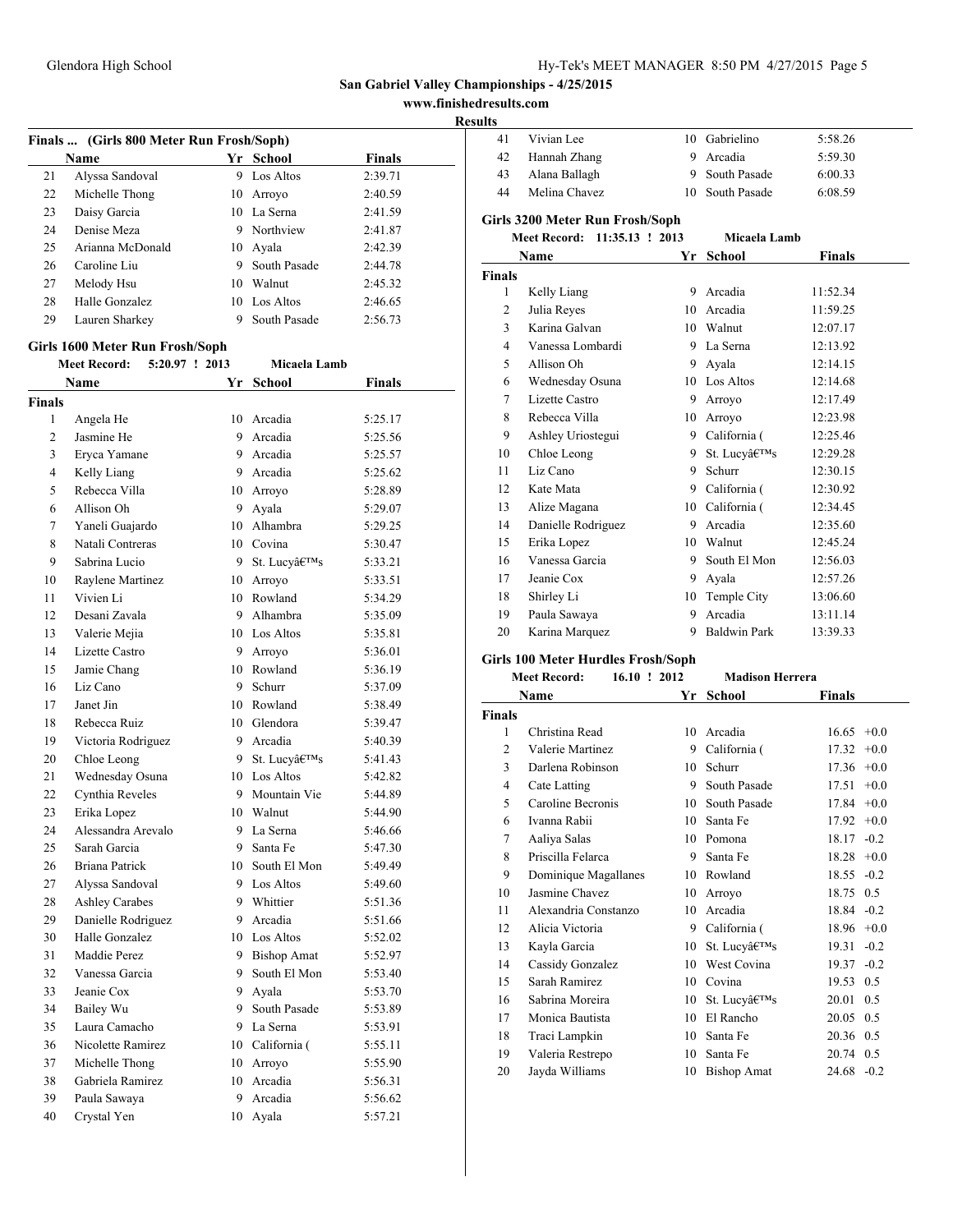# **www.finishedresults.com**

### **Results**

|               | 51.69 ! 2011<br><b>Meet Record:</b>              |       | <b>La Salle</b>             |
|---------------|--------------------------------------------------|-------|-----------------------------|
|               | A Gonzales, D Peterson, S Grandalski, A Ghantous |       |                             |
|               | Team                                             | Relay | <b>Finals</b>               |
| <b>Finals</b> |                                                  |       |                             |
| 1             | Arcadia                                          | A     | 50.89!                      |
|               | 1) Johanna Read 10                               |       | 2) Courtney Chan 9          |
|               | 3) Stephanie Yen 9                               |       | 4) Caitlin Morris 9         |
| 2             | California (Whittier)                            | А     | 52.92                       |
|               | 1) Valerie Martinez 9                            |       | 2) Fernanda Ponce 10        |
|               | 3) Alicia Victoria 9                             |       | 4) Zakara Crawford 9        |
| 3             | South Pasadena                                   | A     | 53.29                       |
|               | 1) Caroline Becronis 10                          |       | 2) Lauren Guevara 9         |
|               | 3) Kiana Reynolds 9                              |       | 4) Max Hayes 10             |
| 4             | San Dimas                                        | А     | 53.51                       |
|               | 1) Kayla Taylor 10                               |       | 2) Shaylynn Wynn 9          |
|               | 3) Jamie Moreto 9                                |       | 4) Jaycie Thierry 10        |
| 5             | Whittier                                         | A     | 53.78                       |
|               | 1) Renee Chavez 9                                |       |                             |
| 6             | Covina                                           | A     | 54.99                       |
|               | 1) April Jauregui 9                              |       | 2) Laurelle Ojeda 9         |
|               | 3) Taylor Smith 10                               |       | 4) Jailene Alvarez 10       |
| 7             | West Covina                                      | A     | 55.38                       |
|               | 1) Jocelyn Rivas 9                               |       | 2) Cassidy Gonzalez 10      |
|               | 3) Skyla Herrera 9                               |       | 4) Leana Tan -              |
| 8             | La Salle                                         | A     | 55.56                       |
|               | 1) Patricia Fotto 9                              |       | 2) Gabriella Navarro 10     |
|               | 3) Colbee Henderson 10                           |       | 4) Mia Stone 9              |
| 9             | Wilson (Haci                                     | A     | 55.75                       |
|               | 1) Emily Rodriguez 9                             |       | 2) Betty Lee 9              |
|               | 3) Lauren Le 9                                   |       | 4) Marisa Cardenas 9        |
| 10            | Temple City                                      | A     | 55.85                       |
|               | 1) Michelle Kao 10                               |       | 2) Manyi Tsay 10            |
|               | 3) Kristine tuyet Pham 10                        |       | 4) Miranda Alvarez 10       |
| 11            | Santa Fe                                         | A     | 56.16                       |
|               | 1) Alexis Chaveria 10                            |       | 2) Vanessa Haynes 10        |
|               | 3) Valeria Dominguez 9                           |       | 4) Jacey Milliner 10        |
| 12            | Pomona                                           | A     | 57.84                       |
|               | 1) Amazea Cobb 9                                 |       | 2) Tamarea Cobb 9           |
|               |                                                  |       |                             |
| 13            | 3) Marlene Perez 9<br><b>Baldwin Park</b>        |       | 4) Aaliya Salas 10<br>58.69 |
|               | 1) Melissa Leos 9                                | А     | 2) Leanne Do 10             |
|               | 3) Isabella Caravantes 10                        |       |                             |
|               |                                                  |       | 4) Kaytelynn Godinez 9      |
| ---           | Schurr<br>1) Genelle Guzman 9                    | А     | DQ                          |
|               |                                                  |       |                             |

|               | <b>Meet Record:</b><br>$5-01$ ! 2013 |    | <b>Sydney Pink</b> |               |
|---------------|--------------------------------------|----|--------------------|---------------|
|               | <b>Name</b>                          |    | Yr School          | <b>Finals</b> |
| <b>Finals</b> |                                      |    |                    |               |
| 1             | Dominique Magallanes                 | 10 | Rowland            | $4 - 05.00$   |
| 2             | Stephanie Yen                        | 9  | Arcadia            | $4 - 05.00$   |
| 3             | Bianca Moy                           | 10 | Gabrielino         | $4 - 03.00$   |
| 3             | Christina Read                       | 10 | Arcadia            | $4 - 03.00$   |
| 3             | Sydney Hofstad                       | 9  | Temple City        | $4 - 03.00$   |

| IJ. |                     |     |                |             |  |
|-----|---------------------|-----|----------------|-------------|--|
| 3   | Jasmine Covarrubias | 10  | Arroyo         | $4 - 03.00$ |  |
| 3   | Molly Round         | 9   | South Pasade   | $4 - 03.00$ |  |
| 7   | Jazly Rojas         |     | 10 El Rancho   | $4 - 03.00$ |  |
| 7   | Rebecca Riddle      |     | 10 Ayala       | $4 - 03.00$ |  |
| --- | Ashley Chan         |     | 10 Temple City | ΝH          |  |
| --- | Ellie Kutzer        | 10. | South Pasade   | NH          |  |
| --- | Alyssa Lomeli       | 10  | Whittier       | NH          |  |
| --- | Angel Mills         | 10  | Whittier       | NH          |  |
| --- | Samantha Knapp      | 9   | La Salle       | NH          |  |
| --- | Cate Latting        | 9   | South Pasade   | NH          |  |
|     | Patricia Fotto      | 9   | La Salle       | NH          |  |
|     | Caia Rice           | 10. | Gabrielino     | ΝH          |  |
|     |                     |     |                |             |  |

### **Girls Pole Vault Frosh/Soph**

|        | <b>Meet Record:</b>  | $10-03$ ! 2014 | <b>Karlly Feng</b> |             |
|--------|----------------------|----------------|--------------------|-------------|
|        | Name                 | Yr             | <b>School</b>      | Finals      |
| Finals |                      |                |                    |             |
| 1      | Amy Campos           | 10             | West Covina        | 8-11.00     |
| 2      | Alexandria Constanzo | 10             | Arcadia            | 8-05.00     |
| 3      | Melanie McFadden     | 10             | St. Lucy's         | 8-05.00     |
| 4      | Cassidy Gonzalez     | 10             | West Covina        | $7-11.00$   |
| 5      | Mandy Huang          | 10             | Glendora           | 7-11.00     |
| 6      | Ellie Kutzer         | 10             | South Pasade       | 7-05.00     |
| 7      | Nicole Fukuyama      | 9              | Wilson (Haci       | $6 - 11.00$ |
| 8      | Giselle Lacayo       | 10             | St. Lucy's         | $6 - 11.00$ |
| 8      | Nicole Cosico        | 10             | California (       | $6 - 11.00$ |
| ---    | Mireya Robles        | 9              | Los Altos          | NH          |
| ---    | Nok ting Chan        | 10             | Temple City        | NH          |
| ---    | Crystiana Holt       | 10             | Los Altos          | NH          |
| ---    | Cate Latting         | 9              | South Pasade       | NH          |
|        | Jazly Rojas          | 10             | El Rancho          | NH          |
|        | Kaelee Barrett       | 10             | Ayala              | NH          |
| ---    | Cayley Whitman       | 9              | South Pasade       | NH          |

# **Girls Triple Jump Frosh/Soph**

#### **Meet Record: 33-08 ! 2012 Catalina Lee**

|               | Name              | Yr | School       | <b>Finals</b>          |
|---------------|-------------------|----|--------------|------------------------|
| <b>Finals</b> |                   |    |              |                        |
| 1             | Stephanie Yen     | 9  | Arcadia      | 33-09.00! NWI          |
| 2             | Caia Rice         | 10 | Gabrielino   | 31-08.00 NWI           |
| 3             | Kaelee Barrett    | 10 | Ayala        | 31-03.00 NWI           |
| 4             | Sophia Calabretta | 10 | Arcadia      | 31-02.50 NWI           |
| 5             | Christina Read    | 10 | Arcadia      | 31-02.00 NWI           |
| 6             | Jazly Rojas       | 10 | El Rancho    | 31-01.00 NWI           |
| 7             | Ellie Kutzer      | 10 | South Pasade | 30-11.00<br><b>NWI</b> |
| 8             | Adrianna McGill   | 9  | San Dimas    | 30-08.00<br><b>NWI</b> |
| 8             | Bianca Moy        | 10 | Gabrielino   | 30-08.00<br><b>NWI</b> |
| 10            | Sara Santos       | 9  | Walnut       | 30-06.00<br><b>NWI</b> |
| 11            | Alyssa Lomeli     | 10 | Whittier     | 29-11.00 NWI           |
| 12            | Kiana Robinson    | 9  | Covina       | 29-03.00 NWI           |
| 13            | Abigail Gooch     | 10 | Whittier     | 29-00.00<br><b>NWI</b> |
| 14            | Leslie Rivera     | 10 | Gabrielino   | 28-10.00<br><b>NWI</b> |
| 14            | Amanda Pepe       | 10 | Covina       | 28-10.00<br><b>NWI</b> |
| 16            | Min Pan           | 9  | Temple City  | 28-09.00<br><b>NWI</b> |
| 17            | Celine Lo         | 10 | Temple City  | 28-07.00<br><b>NWI</b> |
| 18            | Yanna Ke          | 10 | Arroyo       | 28-01.00 NWI           |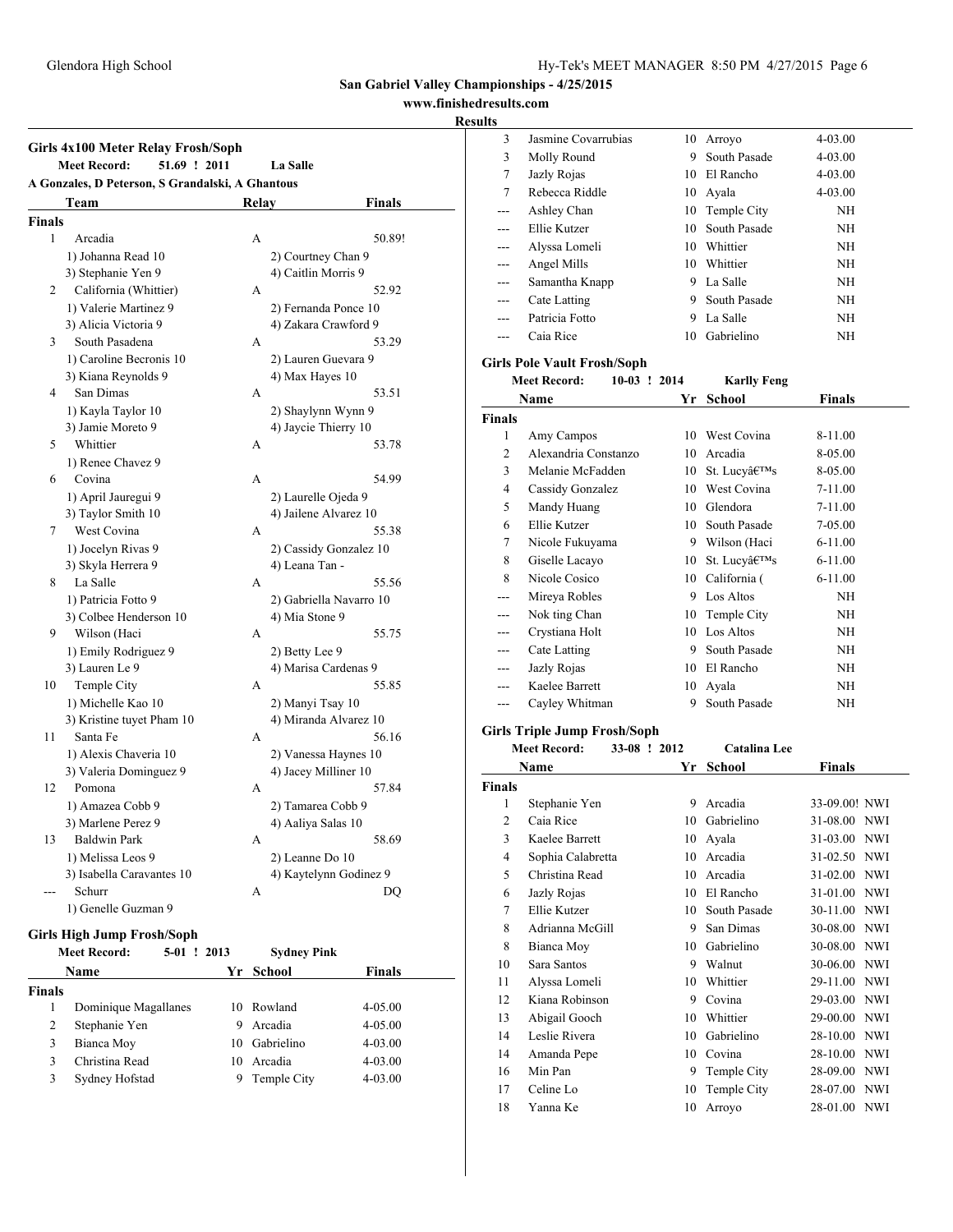**www.finishedresults.com**

|               | Finals  (Girls Triple Jump Frosh/Soph) |    |                     |               |  |
|---------------|----------------------------------------|----|---------------------|---------------|--|
|               | Name                                   |    | Yr School           | Finals        |  |
| 19            | Sabrina Agarie                         |    | 9 Arroyo            | 28-00.00 NWI  |  |
| 20            | Ruth Sun                               |    | 9 Walnut            | 27-06.00 NWI  |  |
| 21            | Rosa Estrada                           |    | 10 Bell Gardens     | 25-07.00 NWI  |  |
| 22            | Colbee Henderson                       |    | 10 La Salle         | 24-06.00 NWI  |  |
|               | <b>Girls Shot Put Frosh/Soph</b>       |    |                     |               |  |
|               | Meet Record: 35-08.50 ! 2013           |    | Mariah Donato       |               |  |
|               | Name                                   |    | Yr School           | Finals        |  |
| <b>Finals</b> |                                        |    |                     |               |  |
| 1             | Annie Pho                              |    | 10 Gabrielino       | 26-10.50      |  |
| 2             | Karlee Fink                            |    | 10 Glendora         | 26-04.00      |  |
| 3             | Ashley Vuong                           |    | 10 Arcadia          | 25-10.00      |  |
| 4             | Allison Huynh                          |    | 10 Gabrielino       | 25-06.50      |  |
| 5             | Rachael Corrales                       |    | 10 Arcadia          | 25-05.25      |  |
| 6             | Brianna Colin                          |    | 10 El Rancho        | 25-02.00      |  |
| 7             | Antonella Arredando                    |    | 10 Schurr           | 24-08.00      |  |
| 8             | Giselle Avila                          | 9  | <b>Bell Gardens</b> | 24-04.00      |  |
| 9             | Alexis Quintanilla                     |    | 9 El Rancho         | 24-03.25      |  |
| 10            | Mina Lam                               | 10 | San Gabriel         | 24-02.50      |  |
| 11            | ana Prado                              |    | 10 La Puente        | 24-00.50      |  |
| 12            | Nicole Vicente                         |    | 9 Covina            | 23-09.50      |  |
| 13            | Sandra Calvillo                        |    | 10 La Puente        | 23-07.00      |  |
| 14            | Galiee Wartoukian                      |    | 10 Marshall         | 23-06.00      |  |
| 15            | Samantha Robles                        |    | 10 Los Altos        | 23-00.75      |  |
| 16            | Tiffany Le                             |    | - Gabrielino        | 23-00.25      |  |
| 17            | Gizelle Martinez                       |    | 9 Arroyo            | 22-09.25      |  |
| 18            | Domenica Fonseca                       |    | 10 Covina           | 22-08.25      |  |
| 19            | Michelle Sanchez                       |    | 9 Bell Gardens      | 22-06.25      |  |
| 20            | Adianna Paul                           |    | 10 El Rancho        | 22-03.00      |  |
| 21            | Kylie Tran                             | 10 | San Gabriel         | 22-01.50      |  |
| 22            | Andrea Duque                           |    | 9 Covina            | 21-04.50      |  |
|               | <b>Girls Discus Throw Frosh/Soph</b>   |    |                     |               |  |
|               | <b>Meet Record:</b><br>105-11 ! 2010   |    | <b>Ivy Nunez</b>    |               |  |
|               | Name                                   |    | Yr School           | <b>Finals</b> |  |
| <b>Finals</b> |                                        |    |                     |               |  |
| 1             | Loreny Valdez                          | 10 | Arcadia             | 102-04        |  |
| 2             | Krystal Diaz                           |    | 10 Mountain Vie     | 101-06.50     |  |
| 3             | Solae Gutierrez                        | 9  | San Dimas           | 91-00         |  |
| 4             | Lissette Attah                         |    | 10 Covina           | 85-01         |  |
| 5             | Karlee Fink                            | 10 | Glendora            | 82-07.50      |  |
| 6             | Nelsy Guzman                           | 10 | Pomona              | 81-09.50      |  |
| 7             | Alexis Quintanilla                     | 9  | El Rancho           | 79-07.50      |  |
| 8             | Giselle Avila                          | 9  | <b>Bell Gardens</b> | 78-01         |  |
| 9             | Dejonai Collins                        | 10 | Covina              | 77-03.50      |  |
| 10            | Mikaiella Vargas                       | 10 | El Rancho           | 77-00         |  |
| 11            | Daisy Tapia                            | 9  | Mountain Vie        | 76-05         |  |
| 12            | ana Prado                              |    | 10 La Puente        | 75-01.50      |  |
| 13            | Aerin Wang                             | 10 | Arcadia             | 74-06.50      |  |
| 14            | Berkeley Braun                         |    | 9 Arcadia           | 74-05         |  |
| 15            | Lisa Moreno                            | 10 | St. Lucy's          | 73-08.50      |  |
| 16            | Ariana Morales                         | 9  | Arroyo              | 70-08         |  |
| 17            | Allison Huynh                          | 10 | Gabrielino          | 70-00.50      |  |
| 18            | Nicole Vicente                         | 9  | Covina              | 69-06.50      |  |

| 19            | Vanessa Gonzalez                   |                |      | 10 El Rancho            | 69-00           |
|---------------|------------------------------------|----------------|------|-------------------------|-----------------|
| 20            | Rachael Corrales                   |                |      | 10 Arcadia              | $67 - 11$       |
| 21            | Antonella Arredando                |                |      | 10 Schurr               | 66-07           |
| 22            | Ashley Vuong                       |                |      | 10 Arcadia              | 65-05           |
| 23            | Tiffany Le                         |                |      | - Gabrielino            | $62-03$         |
| 24            | Lily Wood                          |                |      | 9 Arcadia               | 60-07.50        |
| 25            | Samantha Robles                    |                |      | 10 Los Altos            | 59-09           |
| 26            | Sandra Calvillo                    |                |      | 10 La Puente            | 58-08           |
| 27            | Sarah Gutierrez                    |                |      | 10 Covina               | 58-07           |
| 28            | Madison LaRoche                    |                |      | 10 Glendora             | 58-05           |
| 29            | <b>Estelle Smith</b>               |                |      | 10 Glendora             | 55-07           |
| 30            | Megan Andreasen                    |                |      | 10 St. Lucy's           | 55-05.50        |
| 31            | Peri Nyeholt                       |                |      | 10 Glendora             | 55-02.25        |
|               | <b>Boys 100 Meter Dash Varsity</b> |                |      |                         |                 |
|               | <b>Meet Record:</b>                | 10.60 ! 2011   |      | <b>Remontay McClain</b> |                 |
|               | <b>SGV All-Time:</b>               | 10.32 @ $2011$ |      | <b>Remontay McClain</b> |                 |
|               | <b>Track Record:</b>               | $11.04$ # 2014 |      | <b>Thaddeus Smith</b>   |                 |
|               | Name                               |                |      | Yr School               | <b>Finals</b>   |
| <b>Finals</b> |                                    |                |      |                         |                 |
| 1             | Zachary Shinnick                   |                |      | 10 Damien               | $10.85\#0.2$    |
| 2             | Alec Duran                         |                |      | 12 Bonita               | 11.10 0.2       |
| 3             | Noah Wu                            |                | 11 - | Arcadia                 | 11.21<br>0.2    |
| 4             | D'Juan Shamburger                  |                |      | 11 Covina               | 11.31 0.2       |
| 5             | Pearnell Smalley                   |                |      | 12 Covina               | 11.32 0.2       |
| 6             | Ting Chiu                          |                |      | 12 Arroyo               | 11.45 0.2       |
| 7             | Ashtin Foulger                     |                |      | 11 Wilson (Haci         | $11.49 +0.0$    |
| 8             | Chris Paul                         |                |      | 12 Arcadia              | $11.50 +0.0$    |
| 9             | Justin Williams                    |                |      | 12 Northview            | $11.51 +0.0$    |
| 10            | Gary Hawkins                       |                |      | 12 Gabrielino           | $11.54 +0.0$    |
| 11            | Apollo La Mig                      |                |      | 12 Baldwin Park         | $11.55 +0.0$    |
| 12            | Musa Johnswell                     |                | 11 - | Pomona                  | $11.57 +0.0$    |
| 13            | Desmond Bobo                       |                |      | 12 Pomona               | 0.2<br>11.62    |
| 14            | Peyton Terry                       |                |      | 12 Glendora             | $11.63 +0.0$    |
| 15            | <b>Andrew Shults</b>               |                |      | 12 South Pasade         | $11.66 + 0.0$   |
| 16            | Nick Capranica                     |                |      | 12 Schurr               | $11.69 +0.0$    |
| 17            | Mikiah Azarcon                     |                |      | 11 Bishop Amat          | $11.71 +0.0$    |
| 18            | Brandon Carlin                     |                | 11   | Damien                  | $11.84 +0.0$    |
| 19            | Miguel Ahumada                     |                |      | 10 Mountain Vie         | $11.86 + 0.0$   |
| 20            | MB Akpom                           |                |      | 11 San Dimas            | $11.87 +0.0$    |
| 21            | Ruben Velasco                      |                | 11   | West Covina             | $11.91 +0.0$    |
| 21            | Gabriel Carranza                   |                | 12   | Gabrielino              | 11.91<br>0.2    |
| 23            | Victor Chang                       |                | 12   | Temple City             | $+0.0$<br>11.93 |
| 24            | Frankie Anguiano                   |                | 11   | Santa Fe                | 11.96<br>$+0.0$ |
| 25            | Nicholas Wong                      |                | 11   | Gabrielino              | 12.03<br>$+0.0$ |
| 26            | Nathaniel Buckhorn                 |                | 12   | Schurr                  | 12.05<br>$+0.0$ |
| 27            | Omni Lott                          |                | 11   | South Pasade            | 12.08<br>$+0.0$ |
| 28            | Jherric Requinto                   |                |      | 12 Walnut               | 12.12<br>$+0.0$ |
| 29            | Mark Sanchez                       |                | 11   | <b>Bell Gardens</b>     | 12.31<br>$+0.0$ |
| 30            | Joshua Mazon                       |                | 12   | Whittier                | 12.35<br>$+0.0$ |
|               |                                    |                |      |                         |                 |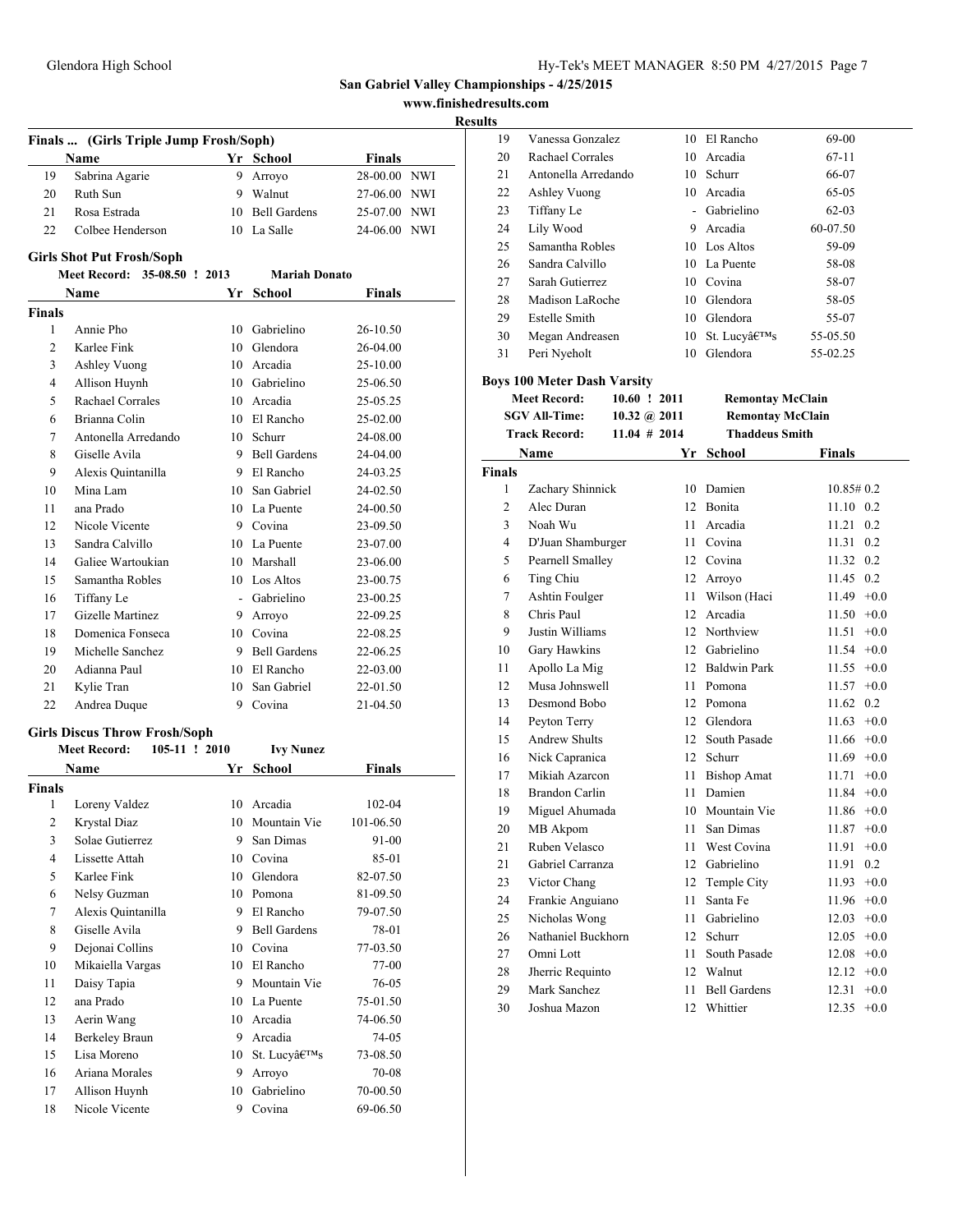### **www.finishedresults.com**

### **Results**

|                | <b>Boys 400 Meter Dash Varsity</b> |                   |     |                          |               |
|----------------|------------------------------------|-------------------|-----|--------------------------|---------------|
|                | <b>Meet Record:</b>                | 48.62 ! 2010      |     | <b>Jordan Scott</b>      |               |
|                | <b>SGV All-Time:</b>               | 45.14 @ 1995      |     | <b>Obea Moore</b>        |               |
|                | <b>Track Record:</b>               | 49.06 # 2014      |     | Zachary Shinnick         |               |
|                | Name                               |                   |     | Yr School                | Finals        |
| <b>Finals</b>  |                                    |                   |     |                          |               |
| 1              | Thaddeus Smith                     |                   |     | 12 Damien                | 48.16!        |
| 2              | Ross Niederhaus                    |                   |     | 12 St. Francis           | 48.45!        |
| 3              | Greg Hennes                        |                   |     | 12 Covina                | 49.52         |
| 4              | Thomas Medina                      |                   |     | 12 Santa Fe              | 50.08         |
| 5              | Justin Fernandez                   |                   |     | 12 South Pasade          | 50.32         |
| 6              | Chip Crowley                       |                   |     | 12 San Marino            | 50.62         |
| 7              | Josh Cruz                          |                   |     | 10 Bishop Amat           | 50.72         |
| 8              | Matthew Magallanez                 |                   |     | 12 Walnut                | 50.83         |
| 9              | Sam Anuakpado                      |                   |     | 12 South Pasade          | 50.95         |
| 10             | Kevin Hoang                        |                   |     | 12 Arroyo                | 51.02         |
| 10             | Yeab Guracha                       |                   |     | 11 Arcadia               | 51.02         |
| 12             | Raven Harris                       |                   |     | 10 Ayala                 | 52.05         |
| 13             | <b>Andrew Menendez</b>             |                   |     | 12 Los Altos             | 52.21         |
| 14             | <b>Richard Salinas</b>             |                   |     | 12 California (          | 52.44         |
| 15             | Trent Hoffmann                     |                   |     | 11 Gabrielino            | 52.47         |
| 16             | <b>Eddie Jones</b>                 |                   |     | 11 Muir                  | 52.49         |
| 17             | George Siberell                    |                   |     | 11 La Salle              | 52.76         |
| 18             | <b>Brandon Burnett</b>             |                   |     | 12 Azusa                 | 52.82         |
| 19             | <b>Adrian Flores</b>               |                   |     | 11 Whittier              | 52.98         |
| 20             | <b>Brian Aponte</b>                |                   |     | 12 Arroyo                | 53.00         |
| 21             | Sunny Hong                         |                   |     | 11 Arcadia               | 53.18         |
| 22             | Allen Au Yeung                     |                   |     | 11 San Gabriel           | 53.20         |
| 23             | Phillip Lin                        |                   |     | 12 San Gabriel           | 53.26         |
| 24             | Alex Quidilla                      |                   |     | 12 West Covina           | 53.53         |
| 25             | Marco Castaneda                    |                   |     | 12 Arcadia               | 53.80         |
| 26             | Jonathan Barakat                   |                   | 11. | <b>Schurr</b>            | 53.88         |
| 27             | Nathan Wong                        |                   |     | 11 Gabrielino            | 54.11         |
| 28             | Miguel Mata                        |                   |     | 11 Pioneer               | 54.25         |
| 29             | Tate Castillo                      |                   |     | 10 Bishop Amat           | 54.40         |
| 30             | Jacob De Haro                      |                   |     | 12 West Covina           | 54.56         |
| 31             | Adrian Gonzalez                    |                   |     | 12 Whittier              | 54.76         |
| 32             | William Brady                      |                   |     | 12 South Pasade          | 55.83         |
|                |                                    |                   |     |                          |               |
|                | <b>Boys 800 Meter Run Varsity</b>  |                   |     |                          |               |
|                | <b>Meet Record:</b>                | 1:52.74 ! 2011    |     | <b>Nick Rivera</b>       |               |
|                | <b>SGV All-Time:</b>               | 1:46.45 @ 1996    |     | <b>Michael Granville</b> |               |
|                | <b>Track Record:</b>               | $1:56.72 \# 2014$ |     | <b>Millen Trujillo</b>   |               |
|                | Name                               |                   |     | Yr School                | <b>Finals</b> |
| <b>Finals</b>  |                                    |                   |     |                          |               |
| 1              | Millen Trujillo                    |                   |     | 12 Walnut                | 1:57.81       |
| $\overline{2}$ | Ethan Van Setten                   |                   |     | 12 Walnut                | 1:58.07       |
| 3              | Nicholas Matova-Kirya              |                   |     | 12 Alhambra              | 1:58.29       |
| 4              | Daniel Salazar                     |                   |     | 11 Covina                | 1:58.75       |
| 5              | Francisco Guerrero                 |                   |     | 12 Bishop Amat           | 2:01.23       |
| 6              | Angel Lopez                        |                   |     | 12 Covina                | 2:01.24       |
| 7              | Justin Fernandez                   |                   |     | 12 South Pasade          | 2:01.29       |
| 8              | Tim Corvese                        |                   |     | 11 Damien                | 2:01.91       |
| 9              | Ryan Lim                           |                   |     | 12 Rowland               | 2:02.10       |
| 10             | Gavin Bradley                      |                   |     | 11 Ayala                 | 2:03.07       |

| ., |                      |    |              |         |
|----|----------------------|----|--------------|---------|
| 11 | Victor Ngo           | 12 | Arroyo       | 2:03.42 |
| 12 | Nik Vettikattu       | 11 | Ayala        | 2:03.64 |
| 13 | Jesse Ramirez        | 11 | Arroyo       | 2:03.82 |
| 14 | William Castellon    | 11 | Arroyo       | 2:04.49 |
| 15 | Raymond Segura       | 11 | Whittier     | 2:04.60 |
| 16 | Cisco Cuellar        | 11 | California ( | 2:04.99 |
| 17 | Jose Jarquin         | 12 | Santa Fe     | 2:05.63 |
| 18 | Paul Pfeiffer        | 11 | Wilson (Haci | 2:06.11 |
| 19 | Raul Cuevas          | 11 | Wilson (Haci | 2:06.17 |
| 20 | Alejandro Ortiz      | 11 | El Rancho    | 2:07.40 |
| 21 | Alijah Maldonado     | 11 | Ayala        | 2:07.94 |
| 22 | Michael Fernando     | 12 | Walnut       | 2:08.08 |
| 23 | Richard Hernandez    | 12 | Pioneer      | 2:09.35 |
| 24 | Gabriel Cantu        | 11 | Ayala        | 2:09.50 |
| 25 | Alvaro Hernandez     | 12 | Arroyo       | 2:10.08 |
| 26 | <b>Edgar Montiel</b> | 11 | Santa Fe     | 2:11.00 |
| 27 | Vinh Cam             | 11 | Arroyo       | 2:11.28 |
| 28 | Bryan Lopez          | 11 | Whittier     | 2:11.81 |
| 29 | <b>Ezekiel Garay</b> | 11 | Damien       | 2:12.17 |
| 30 | Amador Lagunas       | 11 | South Pasade | 2:14.06 |
| 31 | Kurt Hake            | 11 | Arroyo       | 2:15.97 |
|    |                      |    |              |         |

# **Boys 1600 Meter Run Championship Varsity**

|                | <b>Meet Record:</b>                | $4:10.27$ ! 2011         |                   | <b>Ammar Moussa</b>       |               |
|----------------|------------------------------------|--------------------------|-------------------|---------------------------|---------------|
|                | <b>SGV All-Time:</b>               | $4:06.65 \; \omega$ 2011 |                   | Ammar Moussa              |               |
|                | <b>Track Record:</b>               |                          | $4:13.50 \# 2014$ | <b>Estevan De La Rosa</b> |               |
|                | Name                               |                          | Yr                | <b>School</b>             | <b>Finals</b> |
| <b>Finals</b>  |                                    |                          |                   |                           |               |
| 1              | Gavin Bradley                      |                          | 11                | Ayala                     | 4:21.22       |
| $\overline{c}$ | Daniel Salazar                     |                          | 11                | Covina                    | 4:21.33       |
| 3              | Fernando Gonzalez                  |                          | 12                | <b>Bishop Amat</b>        | 4:21.82       |
| $\overline{4}$ | Robbie Santoyo                     |                          | 11                | <b>Bishop Amat</b>        | 4:22.02       |
| 5              | Kevin Herrera                      |                          | 12                | Covina                    | 4:22.23       |
| 6              | Edwin Wu                           |                          |                   | 12 Rowland                | 4:22.92       |
| 7              | Jonathan Mijares                   |                          | 12                | Los Altos                 | 4:22.93       |
| 8              | Salvador Capetillo                 |                          | 11                | <b>Baldwin Park</b>       | 4:23.19       |
| 9              | Christian Duran                    |                          | 12                | La Serna                  | 4:23.84       |
| 10             | <b>Adrian Diaz</b>                 |                          | 11                | <b>Bishop Amat</b>        | 4:23.91       |
| 11             | Christian Barajas                  |                          | 12                | Ayala                     | 4:28.67       |
| 12             | Donald Brown                       |                          | 10                | El Rancho                 | 4:29.12       |
|                | <b>Boys 1600 Meter Run Varsity</b> |                          |                   |                           |               |
|                | <b>Meet Record:</b>                | $4:10.27$ ! 2011         |                   | <b>Amar Moussa</b>        |               |
|                | <b>SGV All-Time:</b>               |                          | 4:06.65 $@2011$   | <b>Ammar Moussa</b>       |               |
|                | <b>Track Record:</b>               | 4:13.60#                 |                   |                           |               |
|                | Name                               |                          | Yr                | <b>School</b>             | <b>Finals</b> |
| <b>Finals</b>  |                                    |                          |                   |                           |               |
| 1              | <b>Tim Corvese</b>                 |                          | 11                | Damien                    | 4:25.85       |
| $\overline{c}$ | Cisco Cuellar                      |                          | 11                | California (              | 4:28.55       |
| 3              | Osamah Hassan                      |                          | 11                | Walnut                    | 4:29.30       |
| $\overline{4}$ | Jesse Ramirez                      |                          | 11                | Arroyo                    | 4:30.19       |
| 5              | Shady Makar                        |                          | 11                | Arcadia                   | 4:30.70       |
| 6              | Cesar Bermudez                     |                          | 11                | Sierra Vista              | 4:30.97       |
| 7              | Julian Romero                      |                          | 11                | California (              | 4:31.73       |
| 8              | Chris Chen                         |                          | 12                | Arcadia                   | 4:31.74       |
| 9              | Joseph Centeno                     |                          |                   | 12 Covina                 | 4:32.44       |
|                |                                    |                          |                   |                           |               |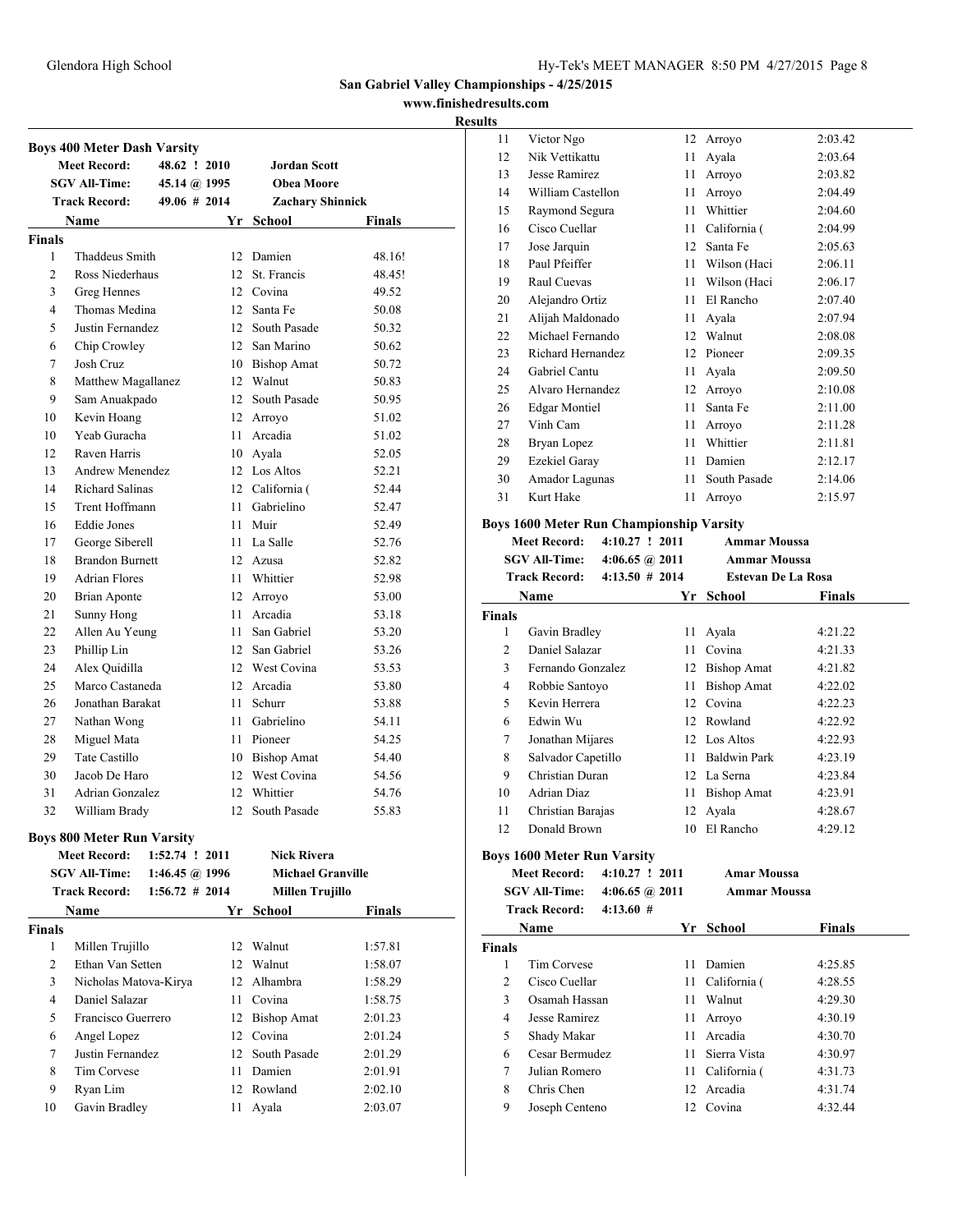### **www.finishedresults.com**

|                | Finals  (Boys 1600 Meter Run Varsity)   |     |                        |                       |
|----------------|-----------------------------------------|-----|------------------------|-----------------------|
|                | <b>Name</b>                             |     | Yr School              | <b>Finals</b>         |
| 10             | Raul Reyes-Romero                       |     | 12 Los Altos           | 4:33.23               |
| 11             | Daniel Hernandez                        |     | 12 Covina              | 4:33.54               |
| 12             | Albert Madueno                          |     | 10 El Rancho           | 4:34.21               |
| 13             | Jared Kaysen                            |     | 12 Glendora            | 4:34.49               |
| 14             | Michael Gonzales                        |     | 12 Don Bosco Te        | 4:34.66               |
| 15             | William Chacon                          |     | 12 California (        | 4:35.20               |
| 16             | Jason Fong                              |     | 12 Arcadia             | 4:35.55               |
| 17             | Richard Hernandez                       |     | 12 Pioneer             | 4:35.70               |
| 18             | Danny Venegas                           |     | 11 Los Altos           | 4:35.79               |
| 19             | Kurt Hake                               |     | 11 Arroyo              | 4:35.99               |
| 20             | <b>Justin Helfer</b>                    |     | 12 Ayala               | 4:36.97               |
| 21             | Rafael Gonzalez                         |     | 10 El Rancho           | 4:37.01               |
| 22             | Chris Rodriguez                         | 11. | St. Francis            | 4:37.59               |
| 23             | Robert Deltoro                          | 11. | Azusa                  | 4:37.63               |
| 24             | Nick Hernandez                          |     | 12 Covina              | 4:37.93               |
| 25             | Ryan Lim                                |     | 12 Rowland             | 4:38.51               |
| 26             | Rudy Baza                               |     | 12 Azusa               | 4:42.02               |
| 27             | Alex Ayala                              |     | 11 Wilson (Haci        | 4:42.23               |
| 28             | Oliver Kashyap                          |     | 12 Glendora            | 4:45.31               |
| 29             | Adam Preston                            |     | 11 Los Altos           | 4:46.44               |
| 30             | Eric Francis                            |     | 12 Los Altos           | 4:47.32               |
| 31             | Josh Moreno                             |     | 12 Bishop Amat         | 4:56.49               |
| 32             | Albert Villalobos                       |     | 12 Nogales             | 5:01.37               |
|                | <b>Boys 110 Meter Hurdles Varsity</b>   |     |                        |                       |
|                | 14.34 ! 2012<br><b>Meet Record:</b>     |     | <b>Toure McCully</b>   |                       |
|                | <b>SGV All-Time:</b><br>13.54 @ 1999    |     | <b>Marcell Allmond</b> |                       |
|                | <b>Track Record:</b><br>$15.12 \# 2014$ |     |                        | Alan Tantiwassadakran |
|                | Name                                    |     | Yr School              | Finals                |
| <b>Finals</b>  |                                         |     |                        |                       |
| 1              | Gary Hawkins                            |     | 12 Gabrielino          | $14.45# -0.3$         |
| $\overline{c}$ | Jasher Foster                           | 11. | St. Francis            | $14.69# -0.3$         |
| 3              | Leo Brown                               |     | 12 Covina              | $15.00# -0.3$         |
| 4              | Ricky Rodriguez                         | 11  | California (           | $15.22 - 0.3$         |
| 5              | Diamon Davis                            |     | 12 West Covina         | 15.44 -0.3            |
| 6              | Alan Tantiwassadakran                   | 11- | Walnut                 | $15.50 -0.3$          |
| 7              | Gem Lazarowitz                          |     | 12 Walnut              | $15.62 + 0.0$         |
| 8              | Anthony Valverde                        | 12  | San Gabriel            | 15.63<br>$+0.0$       |
| 9              | Sean Cortes                             | 12  | Damien                 | 15.73<br>$+0.0$       |
| 10             | Craig Rogers                            | 11  | Whittier               | $+0.0$<br>15.78       |
| 11             | Kaodilichi Nwuda                        | 12  | Damien                 | 15.83<br>$-0.3$       |
| 12             | Paolo Camacho                           | 12  | Walnut                 | 15.84<br>$-0.3$       |
| 13             | Kahlin Williams                         | 12  | Rowland                | $16.39 + 0.0$         |
| 14             | Leo San Nicolas                         | 11  | Covina                 | $16.54 +0.0$          |
| 15             | Harvey Situ                             |     | 12 La Salle            | 16.62<br>$+0.0$       |
| 16             | Keenen Romney                           | 11  | Nogales                | $16.90 -0.3$          |
| 17             | Kevin Chu                               | 12  | Arroyo                 | 16.92<br>$+0.0$       |
| 18             | Richard Lee                             | 11  | Santa Fe               | 16.96<br>$+0.0$       |
| 19             | Kyle Vong                               | 12  | Temple City            | 16.98<br>$+0.0$       |
| 20             | <b>Christian Briones</b>                | 11  | Schurr                 | $+0.0$<br>17.06       |
| 21             | Vincent Cuevas                          | 11  | El Rancho              | 17.18<br>$+0.0$       |
| 22             | Joseph Duran                            | 12  | Damien                 | 17.30<br>$+0.0$       |
| 23             | Scott Valencia                          |     | 11 Schurr              | $17.62 +0.0$          |

|               | <b>Boys 4x100 Meter Relay Varsity</b>   |                |       |                          |               |
|---------------|-----------------------------------------|----------------|-------|--------------------------|---------------|
|               | <b>Meet Record:</b>                     | 42.87 ! 2014   |       | Damien                   |               |
|               | K Sanchez, K Nwuda, T Smith, Z Shinnick |                |       |                          |               |
|               | <b>SGV All-Time:</b>                    | 40.28 @ 1997   |       | Muir                     |               |
|               | <b>Track Record:</b>                    | $42.87$ # 2014 |       | Damien                   |               |
|               | Team                                    |                | Relay |                          | <b>Finals</b> |
| <b>Finals</b> |                                         |                |       |                          |               |
| 1             | Damien                                  |                | А     |                          | 41.82!        |
|               | 1) Brandon Carlin 11                    |                |       | 2) Thaddeus Smith 12     |               |
|               | 3) Kaodilichi Nwuda 12                  |                |       | 4) Zachary Shinnick 10   |               |
| 2             | Arcadia                                 |                | A     |                          | 42.98         |
|               | 1) Justin (Jt) Tran 11                  |                |       | 2) Noah Wu 11            |               |
|               | 3) Chris Paul 12                        |                |       | 4) Bradley Mills 11      |               |
| 3             | Covina                                  |                | A     |                          | 43.05         |
|               | 1) Pearnell Smalley 12                  |                |       | 2) Eric Williams 11      |               |
|               | 3) Greg Hennes 12                       |                |       | 4) D'Juan Shamburger 11  |               |
| 4             | St. Francis                             |                | A     |                          | 43.27         |
|               | 1) Izaiah Adams 10                      |                |       | 2) Davin Polchow 12      |               |
|               | 3) Jasher Foster 11                     |                |       | 4) Ross Niederhaus 12    |               |
| 5             | Pomona                                  |                | А     |                          | 43.49         |
|               | 1) Musa Johnswell 11                    |                |       | 2) Desmond Bobo 12       |               |
|               | 3) Dominick Flournoy 12                 |                |       | 4) Shawnee Wilson 12     |               |
| 6             | <b>Baldwin Park</b>                     |                | A     |                          | 43.96         |
|               | 1) Apollo La Mig 12                     |                |       | 2) Jayson Miller 12      |               |
|               | 3) Luis Flores 10                       |                |       | 4) Nikolas Caravantes 12 |               |
| 7             | California (Whittier)                   |                | A     |                          | 43.99         |
|               | 1) Daylon Gamino 11                     |                |       | 2) Ricky Rodriguez 11    |               |
|               | 3) Richard Salinas 12                   |                |       | 4) Jorge Zapien 12       |               |
| 8             | South Pasadena                          |                | A     |                          | 44.06         |
|               | 1) Andrew Shults 12                     |                |       | 2) William Brady 12      |               |
|               | 3) Omni Lott 11                         |                |       | 4) Sam Anuakpado 12      |               |
| 9             | <b>Bishop Amat</b>                      |                | А     |                          | 44.15         |
|               | 1) Danny Balderas 10                    |                |       | 2) Edward Silva 10       |               |
|               | 3) Greg Rodriguez 11                    |                |       | 4) David Calcanas 12     |               |
| 10            | Northview                               |                | A     |                          | 44.58         |
|               | 1) Ulysses Aparicio 12                  |                |       | 2) Fabian Garcia 11      |               |
|               | 3) Marco Viera 11                       |                |       | 4) Justin Williams 12    |               |
| 11            | Gabrielino                              |                | А     |                          | 44.93         |
|               | 1) Nathan Wong 11                       |                |       | 2) Gary Hawkins 12       |               |
|               | 3) Nicholas Wong 11                     |                |       | 4) Gabriel Carranza 12   |               |
| 12            | Schurr                                  |                | А     |                          | 45.04         |
|               | 1) Nick Capranica 12                    |                |       |                          |               |
| 13            | West Covina                             |                | А     |                          | 45.26         |
|               | 1) Jonathan Coach 12                    |                |       | 2) Ruben Velasco 11      |               |
|               | 3) Jacob De Haro 12                     |                |       | 4) Michael Gomez 11      |               |
| 14            | San Gabriel                             |                | A     |                          | 45.38         |
|               | 1) Gene Lin 11                          |                |       | 2) Allen Au Yeung 11     |               |
|               | 3) Phillip Lin 12                       |                |       | 4) Anthony Valverde 12   |               |
| 15            | Nogales                                 |                | A     |                          | 45.57         |
|               | 1) Fernando Amaya 12                    |                |       | 2) Cameron Eaglin 11     |               |
|               | 3) Keenen Romney 11                     |                |       | 4) Chris Cabrera 12      |               |
| 16            | San Dimas                               |                | A     |                          | 45.72         |
|               | 1) Noah Celaya 12                       |                |       | 2) MB Akpom 11           |               |
|               | 3) Chris Salcido 12                     |                |       | 4) Chris Gatus 11        |               |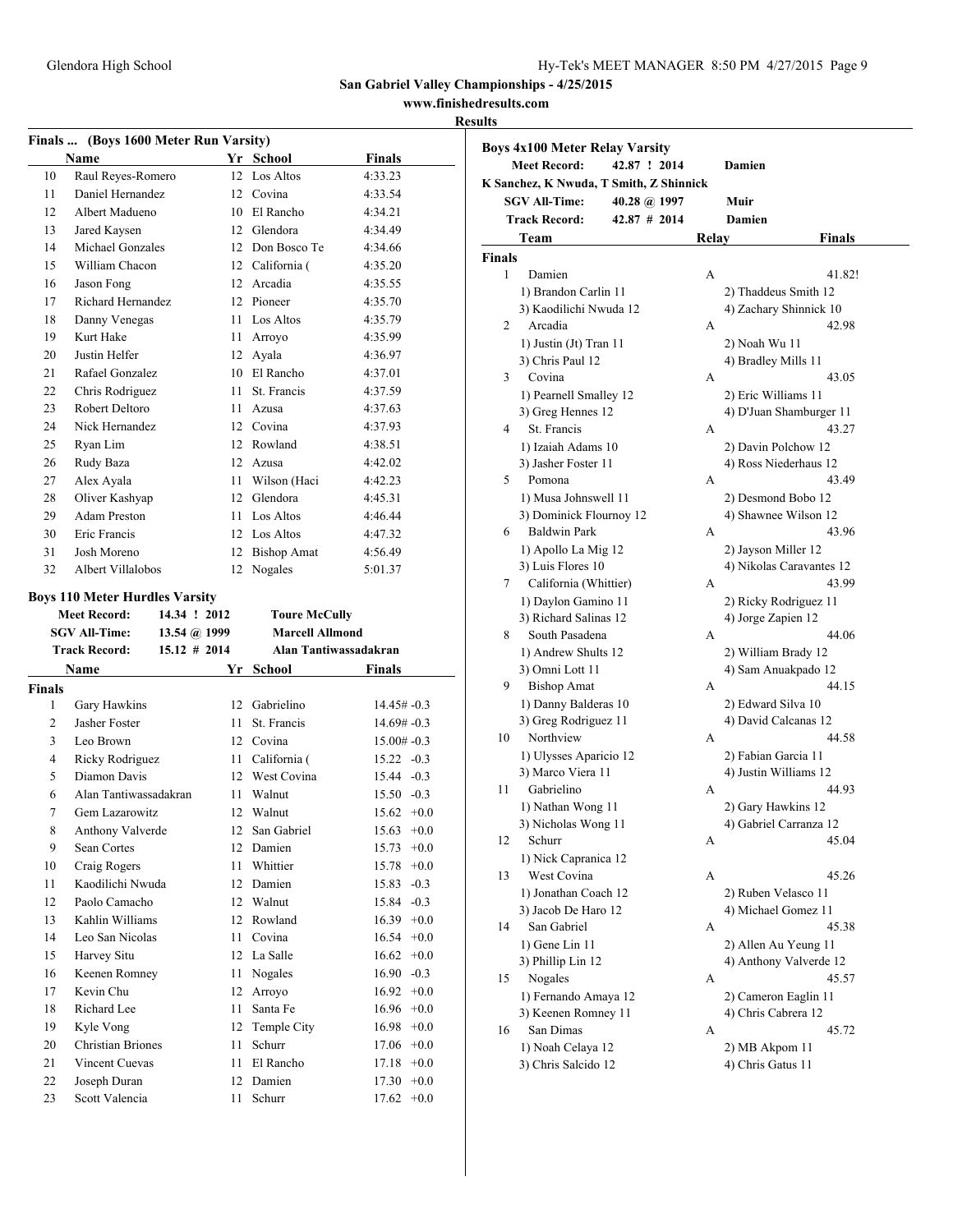# **www.finishedresults.com**

### **Results**

|               | Finals  (Boys 4x100 Meter Relay Varsity)             |                 |    |                                    |                              |
|---------------|------------------------------------------------------|-----------------|----|------------------------------------|------------------------------|
|               | Team                                                 |                 |    | Relay                              | Finals                       |
| 17            | El Rancho                                            |                 |    | A                                  | 45.95                        |
|               | 1) Kedrick Conner 12                                 |                 |    |                                    | 2) Manuel Tarango 12         |
|               | 3) Robert Quijada 11                                 |                 |    | 4) Martin Ruelas 12                |                              |
| 18            | Rowland                                              |                 |    | А                                  | 46.09                        |
|               | 1) Jerry Zheng 11                                    |                 |    | 2) Eric He 11                      |                              |
|               | 3) Chris Rodriguez 10                                |                 |    | 4) Derek Ohara 12                  |                              |
| 19            | Mountain View                                        |                 |    | A                                  | 47.23                        |
|               | 1) Josue Martinez 10                                 |                 |    |                                    | 2) Heriberto Perez 12        |
|               | 3) Steven Gonzalez 12                                |                 |    |                                    | 4) Miguel Ahumada 10         |
| 20            | Marshall                                             |                 |    | А                                  | 48.17                        |
|               | 1) Isaiah Da Sylveria 10                             |                 |    | 2) Cory Woodard 11                 |                              |
|               | 3) Trevor Langham 10                                 |                 |    | 4) Tyler Slack 10                  |                              |
|               | <b>Boys High Jump Varsity</b>                        |                 |    |                                    |                              |
|               | <b>Meet Record:</b>                                  | $6-10$ ! 2010   |    | <b>Todd Barnes</b>                 |                              |
|               | <b>SGV All-Time:</b>                                 | 7-00 @ 1981     |    |                                    | Mike Powell & Two Others     |
|               | <b>Track Record:</b>                                 | $6-06$ # 2014   |    | <b>Robert Prata</b>                |                              |
|               | Name                                                 |                 | Yr | School                             | Finals                       |
| <b>Finals</b> |                                                      |                 |    |                                    |                              |
| 1             | Gavin Hong                                           |                 |    | 12 Gabrielino                      | 6-01.00                      |
| 2             | Colin Cavanaugh                                      |                 |    | 11 Damien                          | 6-01.00                      |
| 3             | Chris Salcido                                        |                 |    | 12 San Dimas                       | 6-01.00                      |
| 4             | Daijuan Buchanan                                     |                 |    | 12 Arcadia                         | 6-01.00                      |
| 5             | Pablo Lopez                                          |                 |    | 11 Schurr                          | 5-11.00                      |
| 6             | D'Juan Shamburger                                    |                 |    | 11 Covina                          | $5 - 11.00$                  |
| 7             | Craig Rogers                                         |                 |    | 11 Whittier                        | 5-09.00                      |
| 7             | Ricky Rodriguez                                      |                 |    | 11 California (                    | $5-09.00$                    |
| 9             | Max Schoerner                                        |                 |    | 10 South Pasade                    | 5-07.00                      |
| 9             | David Smith                                          |                 |    | 12 Muir                            | 5-07.00                      |
| 9             | Phillip Bahnam                                       |                 |    | 12 Los Altos                       | 5-07.00                      |
| 9             | <b>Grant Kristoff</b>                                |                 |    | 11 Damien                          | 5-07.00                      |
| 13            | Josh Ardent                                          |                 |    | 12 Ayala                           | 5-05.00                      |
| 13            | Jason Do                                             |                 |    | 12 Mountain Vie                    | 5-05.00                      |
| 13            | Kevin Chu                                            |                 |    | 12 Arroyo                          | 5-05.00                      |
| 13            | Jersey Messan                                        |                 |    | 12 Muir                            | 5-05.00                      |
|               | Kevin Yonami                                         |                 |    | 12 South Pasade                    | NH                           |
| ---           | Steven Fulton                                        |                 |    | 12 Los Altos                       | NΗ                           |
| ---           | Jesus Herrera                                        |                 | 11 | Northview                          | NΗ                           |
|               | Prince Addison                                       |                 |    | 11 Gabrielino                      | NΗ                           |
| $---$         | Carlos Ibarra                                        |                 | 12 | Arcadia                            | NΗ                           |
|               |                                                      |                 |    |                                    |                              |
|               | <b>Boys Long Jump Varsity</b><br><b>Meet Record:</b> | 22-11.75 ! 2009 |    | <b>Ted Hooper</b>                  |                              |
|               | SGV All-Time:                                        | 26-00.75 @ 1967 |    |                                    | Proctor & Richardson (84)    |
|               | <b>Track Record:</b>                                 | $21-08$ # 2014  |    |                                    | Shin Sung (John) Cho         |
|               | Name                                                 |                 |    | Yr School                          | Finals                       |
| <b>Finals</b> |                                                      |                 |    |                                    |                              |
| 1             | Daijuan Buchanan                                     |                 |    | 12 Arcadia                         | 21-00.25 1.4                 |
| 2             | Ting Chiu                                            |                 |    | 12 Arroyo                          | 20-08.00 0.3                 |
| 3             | Mason Orr                                            |                 |    | 12 Ayala                           | $20-07.25 -0.5$              |
| 4             | Kedrick Conner                                       |                 |    | 12 El Rancho                       | $20-04.00 +0.0$              |
| 5             | Brandon Carlin                                       |                 |    | 11 Damien                          |                              |
|               | Max Schoerner                                        |                 |    |                                    | 20-01.50 0.3                 |
| 6<br>7        | Apollo La Mig                                        |                 |    | 10 South Pasade<br>12 Baldwin Park | 20-00.50 0.1<br>19-11.00 1.7 |
|               |                                                      |                 |    |                                    |                              |

| 8  | Richard Lee         | 11 | Santa Fe            | 19-09.00 | 1.0    |
|----|---------------------|----|---------------------|----------|--------|
| 9  | Ikechi Ajiere       | 12 | Ayala               | 19-07.00 | $+0.0$ |
| 10 | Darren Tom          | 12 | South Pasade        | 19-06.00 | $+0.0$ |
| 11 | Marco Viera         | 11 | Northview           | 19-02.00 | 0.9    |
| 11 | Matt Cornford       | 11 | South Pasade        | 19-02.00 | $+0.0$ |
| 13 | Andrew Agyemang     | 12 | Damien              | 19-01.00 | $-0.9$ |
| 14 | Gavin Hong          | 12 | Gabrielino          | 19-00.50 | 1.0    |
| 15 | Nikolas Caravantes  | 12 | <b>Baldwin Park</b> | 18-11.50 | 0.1    |
| 16 | Ian Huang           | 12 | Wilson (Haci        | 18-09.00 | $+0.0$ |
| 16 | Tan Lu              | 12 | Schurr              | 18-09.00 | $+0.0$ |
| 18 | Dakota Kent         | 12 | Ayala               | 18-08.00 | $+0.0$ |
| 19 | <b>Anthony Rios</b> | 11 | Whittier            | 18-07.50 | $+0.0$ |
| 20 | Alan Tam            | 12 | Walnut              | 18-06.25 | 1.0    |
| 21 | Matthew Magallanez  | 12 | Walnut              | 18-06.00 | $+0.0$ |
| 22 | Craig Rogers        | 11 | Whittier            | 18-04.50 | 0.9    |
| 23 | Jovanni Gonzales    | 12 | La Puente           | 18-04.00 | $+0.0$ |
| 24 | Manual Cardenas     | 11 | Northview           | 17-11.00 | 0.3    |
| 25 | Robert Quijada      | 11 | El Rancho           | 17-08.25 | 1.0    |
| 26 | Carlos Ibarra       | 12 | Arcadia             | 17-02.00 | $+0.0$ |
|    |                     |    |                     |          |        |

# **Boys Shot Put Varsity**

**Meet Record: 58-08.25 ! 2012 Elis McCarthy SGV All-Time: 65-09.75 @ 1967 John Buehler**

| <b>Track Record:</b> |                       | $53-05$ # 2014  | Joshua Ji           |               |
|----------------------|-----------------------|-----------------|---------------------|---------------|
|                      | Name                  | Yr              | <b>School</b>       | <b>Finals</b> |
| <b>Finals</b>        |                       |                 |                     |               |
| 1                    | Julian Ortega         | 12              | Walnut              | 49-05.50      |
| $\overline{c}$       | Robert Sanchez        | 12              | Arroyo              | 49-05.00      |
| 3                    | Antonio Saucedo       | 12              | Schurr              | 45-04.50      |
| $\overline{4}$       | Mark Diego            | 11              | California (        | 45-04.25      |
| 5                    | Matthew Hayashi       | 12              | Los Altos           | 44-04.00      |
| 6                    | Jared Buckhorn        | 11              | Schurr              | 43-05.75      |
| 7                    | Jacob Vieyra          |                 | 12 Walnut           | 43-04.75      |
| 8                    | Michael Sahagun       | 12              | Rosemead            | 43-02.50      |
| 9                    | Sebastian Schiff      | 11              | La Salle            | 42-05.00      |
| 10                   | Elias Hernandez       | 12              | Arroyo              | 41-09.50      |
| 11                   | Carlos Pichardo       | 12              | Covina              | 41-01.00      |
| 12                   | Isidro Castro         | 12              | <b>Baldwin Park</b> | 41-00.75      |
| 13                   | Chad Helou            | 12 <sup>2</sup> | Damien              | 40-00.00      |
| 14                   | Jonathan Peredes      |                 | 12 Alhambra         | 39-11.00      |
| 15                   | Luis Herrera          | 12              | El Rancho           | 39-06.00      |
| 16                   | Kevin Moreno          | 11              | La Puente           | 39-05.00      |
| 17                   | Matt Vidrio           | 11              | Covina              | 39-01.00      |
| 18                   | Joseph Gomez          | 12              | Alhambra            | 39-00.00      |
| 19                   | Andrew Lopez          | 12              | <b>Bishop Amat</b>  | 38-05.00      |
| 20                   | Tony Marquez          | 12              | Walnut              | 38-04.00      |
| 21                   | Kent Gallegos         | 11              | Gabrielino          | 38-02.50      |
| 22                   | Hassan Nasir          | 11              | Walnut              | 37-08.00      |
| 23                   | Joseph Aguilar        | 11              | Walnut              | 37-07.50      |
| 24                   | <b>Hector Sanchez</b> | 12              | San Dimas           | 36-11.25      |
| 25                   | Rickey Williams       | 12              | Covina              | 36-11.00      |
| 26                   | <b>Anthony Bravo</b>  | 12              | Arroyo              | 36-10.75      |
| 27                   | Francisco Perez       | 11              | <b>Baldwin Park</b> | 36-06.00      |
| 28                   | Eric Maciel           | 12              | Santa Fe            | 36-04.50      |
| 29                   | Stephen Lopez         | 11              | <b>Bishop Amat</b>  | 34-07.00      |
|                      | Ruben Retana          | 12              | Covina              | <b>FOUL</b>   |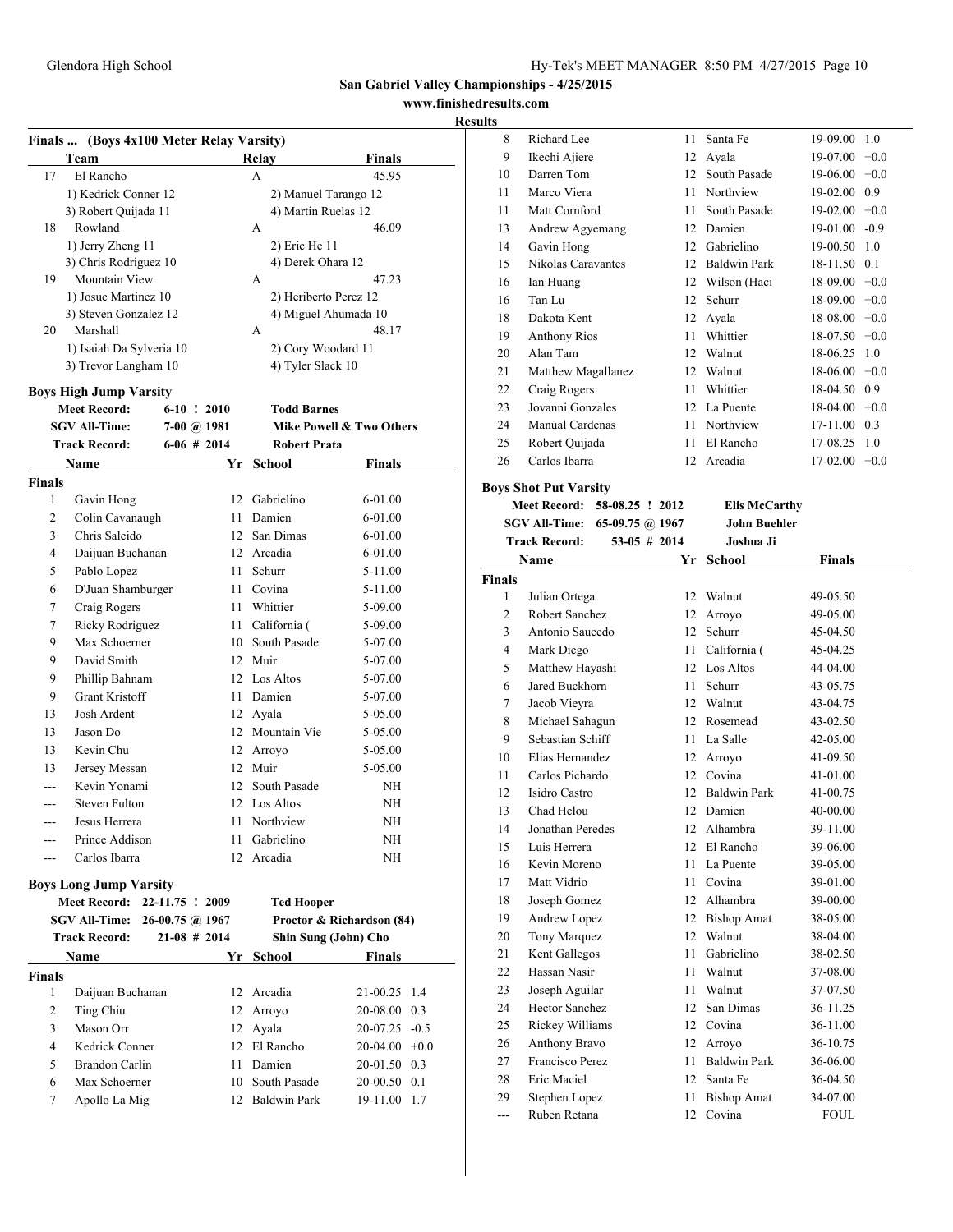**www.finishedresults.com**

#### **Results**

|                | <b>Meet Record:</b><br>11.43 ! 2010   | <b>Adam Sanchez</b>  |                     |
|----------------|---------------------------------------|----------------------|---------------------|
|                | Name                                  | Yr School            | <b>Finals</b>       |
| <b>Finals</b>  |                                       |                      |                     |
| 1              | Jonathan Stephens                     | 9 Muir               | 11.56 NWI           |
| $\overline{c}$ | Tyrie Lane                            | 9 Wilson (Haci       | 11.63 NWI           |
| 3              | Cris Cortez                           | 9 Bell Gardens       | 11.77 NWI           |
| $\overline{4}$ | Chris Rodriguez                       | 10 Rowland           | 11.79 NWI           |
| 5              | <b>Tyler Slack</b>                    | 10 Marshall          | 11.86 NWI           |
| 5              | Amon Milliner                         | 10 La Salle          | 11.86 NWI           |
| 7              | Davion Lewis                          | 10 Wilson (Haci      | 11.90 NWI           |
| 8              | Robert Kauhola                        | 9 Whittier           | 12.01 NWI           |
| 9              | Michael Maravilla                     | 10 West Covina       | 12.02 NWI           |
| 10             | <b>Taylor Bosveld</b>                 | 9 St. Francis        | 12.09 NWI           |
| 10             | Jordan Fisher                         | 10 La Puente         | 12.09 NWI           |
| 12             | Ben Le                                | 10 Arroyo            | 12.10 NWI           |
| 13             | Juan Santos                           | 10 Whittier          | 12.14 NWI           |
| 14             | Gabriel Alvarez                       | 10 Bishop Amat       | 12.18 NWI           |
| 15             | Trevor Langham                        | 10 Marshall          | 12.23 NWI           |
| 16             | <b>Andrew Martinez</b>                | 10 Bishop Amat       | 12.24 NWI           |
| 17             | CJ Chavez                             | 9 Covina             | 12.25 NWI           |
| 18             | Danny Olivas                          | 9 Bishop Amat        | 12.26<br><b>NWI</b> |
| 19             | Justin Minor                          | 10 Gabrielino        | 12.27 NWI           |
| 20             | Anthony Razo                          | 10 Damien            | 12.31 NWI           |
| 21             | Dylan Salcido                         | 10 Whittier          | 12.32 NWI           |
| 21             | Isiah Hall                            | 10 Walnut            | 12.32 NWI           |
| 23             | Julian Acosta                         | 10 California (      | 12.35 NWI           |
| 24             | Jalen Ross                            | 10 South Pasade      | 12.43 NWI           |
| 25             | Brian Carrera                         | 9 Arroyo             | 12.52 NWI           |
| 26             | Thomas Le                             | 10 Schurr            | 12.57 NWI           |
| 27             | Matthew Takata                        | 9 Santa Fe           | 12.58 NWI           |
| 28             | Devin Medina                          | 10 Ayala             | 12.59 NWI           |
| 29             | <b>Austin Bento</b>                   | 10 Damien            | 12.63 NWI           |
| 30             | Jackson Lee                           | 10 Gabrielino        | 12.66 NWI           |
| 31             | <b>Brandon Cummings</b>               | 10 Bishop Amat       | 14.71<br><b>NWI</b> |
|                |                                       |                      |                     |
|                | <b>Boys 400 Meter Dash Frosh/Soph</b> |                      |                     |
|                | 50.94 ! 2012<br><b>Meet Record:</b>   | <b>Hunter Muncie</b> |                     |
|                | <b>Name</b>                           | Yr School            | <b>Finals</b>       |
| <b>Finals</b>  |                                       |                      |                     |
| 1              | Jonathan Flores                       | 10 Santa Fe          | 52.20               |
| $\overline{2}$ | Noah Mercer                           | 10 West Covina       | 52.83               |
| 3              | Jonathan Gonzales                     | 10 Wilson (Haci      | 52.88               |
| 4              | Miguel Ayala                          | 9 La Puente          | 53.24               |

5 Peter Esparza 9 Bishop Amat 53.32 Kyle Dojillo 10 West Covina 54.12 Manuel Madrigal 10 South Pasade 54.28 8 Connor Jolgren 10 Northview 54.60 9 Griffin Howard 9 Arcadia 54.99 10 Demian Sanchez 9 Schurr 55.08 Isaih Ibarra 10 Glendora 55.18 Niko Tripodis 9 South Pasade 55.21 Ismael Sotelo 10 Schurr 55.64 Armando Godoy 10 El Rancho 55.65 Josh Hodges 10 Nogales 55.81

| 16 | Patrick Gibbons  | 9 | St. Francis     | 55.93 |  |
|----|------------------|---|-----------------|-------|--|
| 17 | Keo Sweeney      |   | 10 Walnut       | 55.99 |  |
| 18 | Giovanni Navarro | 9 | El Rancho       | 56.00 |  |
| 19 | Eugene Leduc     |   | 10 California ( | 56.39 |  |
| 20 | Reymon Garcia    |   | 10 Santa Fe     | 56.47 |  |
| 21 | Devin Reed       |   | 10 Ayala        | 56.51 |  |
| 22 | Oliver Reynolds  | 9 | Glendora        | 56.65 |  |
| 23 | Noah Lawrence    | 9 | South Pasade    | 57.50 |  |
| 24 | Davey Wong       | 9 | Arcadia         | 58.16 |  |
| 25 | Patrick Su       | 9 | Avala           | 58.28 |  |
| 26 | Isaac Cordova    | 9 | St. Francis     | 60.90 |  |

### **Boys 800 Meter Run Frosh/Soph**

| <b>Meet Record:</b> | $1:56.88$ ! 2014 | <b>Abraxaz Sanchez</b> |
|---------------------|------------------|------------------------|

| Name           |                           | Yr | <b>School</b>   | <b>Finals</b> |
|----------------|---------------------------|----|-----------------|---------------|
| <b>Finals</b>  |                           |    |                 |               |
| 1              | <b>Boris Zeissig</b>      | 10 | Ayala           | 2:04.03       |
| $\overline{2}$ | Reese Chong               | 10 | Rowland         | 2:05.61       |
| 3              | Dylan Che                 |    | 10 Arcadia      | 2:07.68       |
| 4              | Arnold Sanchez            |    | 10 California ( | 2:08.18       |
| 5              | Andrew Rubalcava          |    | 10 Covina       | 2:09.10       |
| 6              | Gary Guan                 |    | 10 Temple City  | 2:09.12       |
| 7              | Niko Tripodis             | 9. | South Pasade    | 2:09.80       |
| 8              | Josue Gutierrez           | 10 | Schurr          | 2:09.92       |
| 9              | Eric Yan                  |    | 10 Walnut       | 2:10.42       |
| 10             | Nathan Lopez              |    | 9 Damien        | 2:11.54       |
| 11             | Raymond Oliver            |    | 10 Whittier     | 2:12.41       |
| 12             | Randy Valenzuela          |    | 10 El Rancho    | 2:12.62       |
| 13             | David Archuleta           | 10 | Santa Fe        | 2:12.90       |
| 14             | Benny Segura              | 10 | Schurr          | 2:13.03       |
| 15             | Chris Ly                  |    | 10 Ayala        | 2:13.21       |
| 16             | Misael Bolanos            |    | 9 Arroyo        | 2:13.31       |
| 17             | Isaac Granados            |    | 9 West Covina   | 2:13.41       |
| 18             | Moses Barazza             |    | 10 Walnut       | 2:13.60       |
| 19             | Alejandro Perez           |    | 10 Whittier     | 2:13.68       |
| 20             | Zach Arias                | 9. | Ayala           | 2:14.03       |
| 21             | Ricardo Villanueva Avalos |    | 10 Arcadia      | 2:14.45       |
| 22             | Alex Keplar               | 9  | Santa Fe        | 2:14.71       |
| 23             | Angel Cueva               | 9  | Santa Fe        | 2:15.13       |
| 24             | Nick Rodriguez            |    | 9 El Rancho     | 2:15.24       |
| 25             | Diego Zavala              | 9  | South Pasade    | 2:17.36       |
| 26             | <b>Brandon Martinez</b>   | 9. | Arroyo          | 2:17.48       |
| 27             | Lance Ochoa               | 9. | Damien          | 2:17.53       |
| 28             | Johnny Wen                |    | 9 Arcadia       | 2:17.78       |
| 29             | John Gandara              |    | 10 St. Francis  | 2:18.88       |
| 30             | <b>Evan Potts</b>         |    | 10 West Covina  | 2:19.61       |
| 31             | Francisco Peralta         | 9. | Arroyo          | 2:19.89       |
| 32             | Demian Sanchez            | 9  | Schurr          | 2:32.87       |
|                |                           |    |                 |               |

# **Boys 1600 Meter Run Frosh/Soph**

|        | <b>Meet Record:</b> | 4:28.47 ! 2013 |    | <b>Parker Seale</b> |               |  |
|--------|---------------------|----------------|----|---------------------|---------------|--|
|        | <b>Name</b>         |                |    | Yr School           | <b>Finals</b> |  |
| Finals |                     |                |    |                     |               |  |
|        | Boris Zeissig       |                |    | 10 Ayala            | 4:34.65       |  |
|        | Nicolas Mijarez     |                | 9  | Whittier            | 4:38.16       |  |
|        | Joey Vasquez        |                | 10 | Arcadia             | 4:39.32       |  |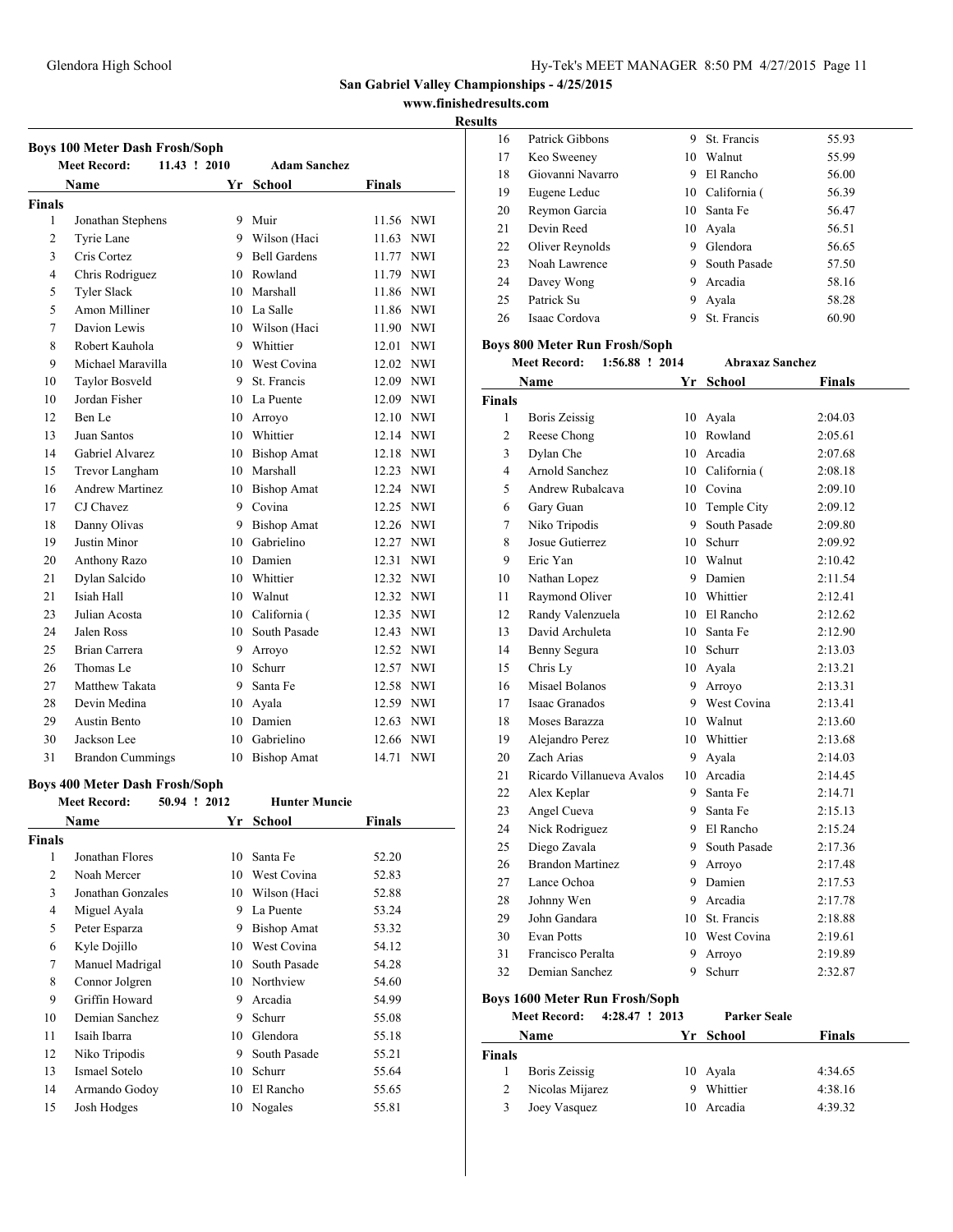**www.finishedresults.com**

### **Results**

| Finals  (Boys 1600 Meter Run Frosh/Soph) |                                                                                            |    |                 |               |  |  |  |
|------------------------------------------|--------------------------------------------------------------------------------------------|----|-----------------|---------------|--|--|--|
|                                          | Name                                                                                       |    | Yr School       | <b>Finals</b> |  |  |  |
| 4                                        | Jake Lamb                                                                                  |    | 10 Glendora     | 4:40.09       |  |  |  |
| 5                                        | Reese Chong                                                                                |    | 10 Rowland      | 4:40.46       |  |  |  |
| 6                                        | Jose Pineda                                                                                |    | 9 Covina        | 4:40.84       |  |  |  |
| 7                                        | Jayson Espinosa                                                                            |    | 9 Gabrielino    | 4:43.62       |  |  |  |
| 8                                        | Diego Barrera                                                                              |    | 9 La Serna      | 4:43.69       |  |  |  |
| 9                                        | Jonathan Maciel                                                                            |    | 10 El Rancho    | 4:44.10       |  |  |  |
| 10                                       | Oliver Chang                                                                               |    | 9 South Pasade  | 4:44.18       |  |  |  |
| 11                                       | Isaac Granados                                                                             |    | 9 West Covina   | 4:45.65       |  |  |  |
| 12                                       | Anthony Segura                                                                             | 9  | Arcadia         | 4:45.69       |  |  |  |
| 13                                       | Kieran Press-Reynolds                                                                      |    | 10 South Pasade | 4:45.80       |  |  |  |
| 14                                       | Dylan Che                                                                                  |    | 10 Arcadia      | 4:46.59       |  |  |  |
| 15                                       | Sebastian Bautista                                                                         |    | 9 Whittier      | 4:47.13       |  |  |  |
| 16                                       | Zach Arias                                                                                 | 9  | Ayala           | 4:47.32       |  |  |  |
| 17                                       | <b>Brandon Martinez</b>                                                                    |    | 9 Arroyo        | 4:48.26       |  |  |  |
| 18                                       | Chris Ly                                                                                   |    | 10 Ayala        | 4:48.67       |  |  |  |
| 19                                       | Josue Gutierrez                                                                            |    | 10 Schurr       | 4:49.97       |  |  |  |
| 20                                       | Santiago Torres                                                                            |    | 10 Los Altos    | 4:50.03       |  |  |  |
| 21                                       | Cesar Nava                                                                                 |    | 9 Northview     | 4:50.55       |  |  |  |
| 22                                       | Jaehyung Choi                                                                              |    | 10 South Pasade | 4:50.59       |  |  |  |
| 23                                       | Angel Cueva                                                                                |    | 9 Santa Fe      | 4:50.60       |  |  |  |
| 24                                       | Luis Sanchez                                                                               |    | 10 Arroyo       | 4:51.20       |  |  |  |
| 25                                       | Benny Segura                                                                               |    | 10 Schurr       | 4:51.21       |  |  |  |
| 26                                       | <b>Adrian Flores</b>                                                                       |    | 10 El Rancho    | 4:51.52       |  |  |  |
| 27                                       | <b>Trevor Bilby</b>                                                                        |    | 10 Ayala        | 4:51.57       |  |  |  |
| 28                                       | Steven Khan                                                                                |    | 10 Ayala        | 4:52.01       |  |  |  |
| 29                                       | <b>Rvan Tessier</b>                                                                        |    | 10 Damien       | 4:52.14       |  |  |  |
| 30                                       | <b>Evan Potts</b>                                                                          |    | 10 West Covina  | 4:54.11       |  |  |  |
| 31                                       | Francisco Peralta                                                                          |    | 9 Arroyo        | 4:54.17       |  |  |  |
| 32                                       | <b>Eziquiel Gurule</b>                                                                     |    | 9 California (  | 4:54.28       |  |  |  |
| 33                                       | Eric Yan                                                                                   |    | 10 Walnut       | 4:54.54       |  |  |  |
| 34                                       | Julian Modragon                                                                            |    | 9 California (  | 4:55.08       |  |  |  |
| 35                                       | <b>Josh Ramos</b>                                                                          |    | 10 West Covina  | 4:55.20       |  |  |  |
| 36                                       | <b>Trevor Abe</b>                                                                          |    | 10 Arcadia      | 4:55.87       |  |  |  |
| 37                                       | Ignacio Dominguez                                                                          |    | 9 Baldwin Park  | 4:55.88       |  |  |  |
| 38                                       | Erick Espitia                                                                              |    | 10 South El Mon | 4:56.40       |  |  |  |
| 39                                       | Misael Bolanos                                                                             |    | 9 Arroyo        | 4:56.41       |  |  |  |
| 40                                       | <b>Dylan Dailey</b>                                                                        |    | 9 Whittier      | 4:56.62       |  |  |  |
| 41                                       | Gustavo Gonzalez                                                                           |    | 10 Schurr       | 4:57.66       |  |  |  |
| 42                                       | Ryan Bennett                                                                               |    | 10 California ( | 4:58.02       |  |  |  |
| 43                                       | Enrique Garnica                                                                            | 9  | Nogales         | 4:58.59       |  |  |  |
| 44                                       | Richard Szutu                                                                              | 10 | Avala           | 5:00.67       |  |  |  |
|                                          | $D_{\text{avg}}$ 2200 $M_{\text{atom}}$ $D_{\text{new}}$ $E_{\text{model}}/E_{\text{sub}}$ |    |                 |               |  |  |  |

#### **Boys 3200 Meter Run Frosh/Soph**

|        | <b>Meet Record:</b> | 9:50.36 ! 2013 |    | <b>Kevin Herrera</b> |               |  |
|--------|---------------------|----------------|----|----------------------|---------------|--|
|        | Name                |                |    | Yr School            | <b>Finals</b> |  |
| Finals |                     |                |    |                      |               |  |
| 1      | Angel Aguirre       |                | 10 | California (         | 9:46.42!      |  |
| 2      | Edgar Nunez         |                | 9  | <b>Baldwin Park</b>  | 9:58.44       |  |
| 3      | Jose Pineda         |                | 9  | Covina               | 10:02.89      |  |
| 4      | Steven Khan         |                | 10 | Ayala                | 10:03.62      |  |
| 5      | Diego Barrera       |                | 9  | La Serna             | 10:05.60      |  |
| 6      | Antonio Arroyo      |                | 10 | Arcadia              | 10:06.21      |  |
| 7      | Alex Ortega         |                | 9  | Temple City          | 10:11.52      |  |
| 8      | Oliver Chang        |                |    | South Pasade         | 10:11.87      |  |
|        |                     |                |    |                      |               |  |

| TS. |                           |    |              |          |
|-----|---------------------------|----|--------------|----------|
| 9   | Alejandro Contreras       | 10 | California ( | 10:15.61 |
| 10  | Jonathan Ayson            | 10 | California ( | 10:17.81 |
| 11  | Kieran Press-Reynolds     | 10 | South Pasade | 10:18.18 |
| 12  | Kyle Regret               | 9  | Northview    | 10:21.17 |
| 13  | Santiago Torres           | 10 | Los Altos    | 10:21.28 |
| 14  | Joseph Torres             | 10 | California ( | 10:22.79 |
| 15  | Luis Sanchez              | 10 | Arroyo       | 10:23.29 |
| 16  | Ryan Tessier              | 10 | Damien       | 10:24.54 |
| 17  | Ricardo Villanueva Avalos | 10 | Arcadia      | 10:26.20 |
| 18  | Max Balderas              | 9  | Damien       | 10:28.70 |
| 19  | <b>Trevor Abe</b>         | 10 | Arcadia      | 10:31.96 |
| 20  | Francisco Peralta         | 9  | Arroyo       | 10:32.99 |
| 21  | <b>Josh Ramos</b>         | 10 | West Covina  | 10:34.42 |
| 22  | Erick Espitia             | 10 | South El Mon | 10:37.34 |
| 23  | Ouinn Estrada             | 10 | California ( | 10:37.55 |
| 24  | <b>Eziquiel Gurule</b>    | 9  | California ( | 10:37.95 |
| 25  | Julian Modragon           | 9  | California ( | 10:40.42 |
| 26  | Tor Gockel                | 9  | California ( | 10:41.27 |
| 27  | Kevin Lee                 | 10 | Arcadia      | 10:42.01 |

# **Boys 110 Meter Hurdles Frosh/Soph**

| <b>Meet Record:</b><br>15.81 ! 2013 |                       | <b>Gary Hawkins</b> |                 |                 |
|-------------------------------------|-----------------------|---------------------|-----------------|-----------------|
|                                     | Name                  | Yr                  | <b>School</b>   | <b>Finals</b>   |
| <b>Finals</b>                       |                       |                     |                 |                 |
| $\mathbf{1}$                        | Elijah Huger          |                     | 10 Wilson (Haci | $15.60! +0.0$   |
| $\overline{c}$                      | Josh Kelly            | 10                  | Arcadia         | $15.89 + 0.0$   |
| 3                                   | Hakim Williams        | 10                  | Covina          | 16.05<br>$+0.0$ |
| 4                                   | <b>Brandon Hudson</b> |                     | 10 Gabrielino   | 16.08<br>$+0.0$ |
| 5                                   | Anthony Parada        | 10                  | West Covina     | 16.37<br>$+0.0$ |
| 6                                   | Lance Babb            | 9                   | Schurr          | 16.53<br>$+0.0$ |
| 7                                   | Jeremiah Turner       | 10                  | Santa Fe        | 16.61<br>$+0.0$ |
| 8                                   | Max Mobley            | 10                  | Damien          | 16.76<br>$+0.0$ |
| 9                                   | Joshua Phang          | 10                  | Covina          | $16.97 + 0.0$   |
| 10                                  | Thomas Le             | 10                  | Schurr          | 17.12<br>$+0.0$ |
| 11                                  | Harrison Sanin        | 10                  | Gabrielino      | 17.15<br>$+0.0$ |
| 12                                  | Derek Li              | $\overline{a}$      | Arcadia         | $17.28 + 0.0$   |
| 13                                  | Quentis Alton         |                     | 10 West Covina  | 17.81<br>$+0.0$ |
| 14                                  | Justin Domingo        | 9                   | Walnut          | 17.95<br>$-0.4$ |
| 15                                  | Evan R Kuo            | 10                  | Temple City     | $18.17 - 0.4$   |
| 16                                  | Daniel Hernandez      | 10                  | Arroyo          | $18.25 +0.0$    |
| 17                                  | Eugene Leduc          | 10                  | California (    | 18.56<br>$-0.4$ |
| 18                                  | Andrew Martinez       | 10                  | Damien          | $18.76 + 0.0$   |
| 19                                  | Christopher Su        | 10                  | Walnut          | $18.92 +0.0$    |
| 20                                  | Angel Amaya           | 9                   | Nogales         | 19.14<br>$-0.4$ |
| 21                                  | Nyle Ussery-Brumfield | 9                   | Gabrielino      | $19.22 - 0.4$   |
| 22                                  | Brandon Kim           | 10                  | South Pasade    | 19.27<br>$-0.4$ |
| 23                                  | Viraj Dhillon         | 10                  | Walnut          | 19.47<br>$+0.0$ |
| 24                                  | Carson Ouon           | 10                  | West Covina     | $20.56 - 0.4$   |
| 25                                  | Justin Minor          | 10                  | Gabrielino      | 21.58<br>$-0.4$ |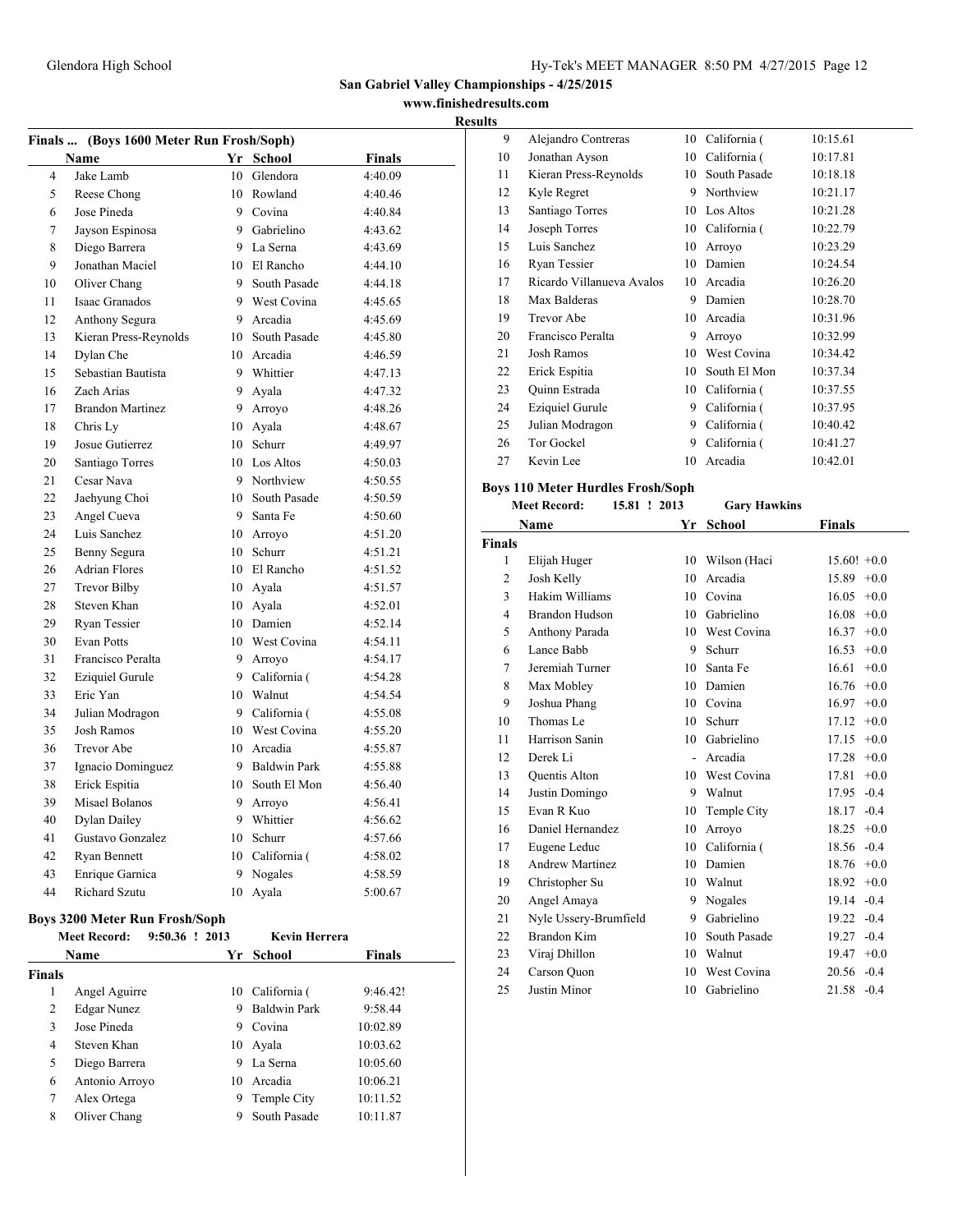### **www.finishedresults.com**

| <b>Boys 4x100 Meter Relay Frosh/Soph</b><br>44.72 ! 2011<br><b>Meet Record:</b><br>Northview |                                     |       |                            |  |  |
|----------------------------------------------------------------------------------------------|-------------------------------------|-------|----------------------------|--|--|
|                                                                                              | D Lavin, D Lavin, J Taylor, D Viera |       |                            |  |  |
|                                                                                              | Team                                | Relay | Finals                     |  |  |
| <b>Finals</b>                                                                                |                                     |       |                            |  |  |
| 1                                                                                            | Wilson (Haci                        | A     | 45.45                      |  |  |
|                                                                                              | 1) Joseph Avila 9                   |       | 2) Davion Lewis 10         |  |  |
|                                                                                              | 3) Jonathan Gonzales 10             |       | 4) Tyrie Lane 9            |  |  |
| 2                                                                                            | St. Francis                         | A     | 46.02                      |  |  |
|                                                                                              | 1) Blake Howard 9                   |       | 2) Tony Norton 9           |  |  |
|                                                                                              | 3) Michael Leon 9                   |       | 4) Taylor Bosveld 9        |  |  |
| $\overline{2}$                                                                               | Whittier                            | А     | 46.02                      |  |  |
|                                                                                              | 1) Johnny Rodriguez 10              |       |                            |  |  |
| 4                                                                                            | Santa Fe                            | A     | 46.14                      |  |  |
|                                                                                              | 1) Anthony Cornejo 9                |       | 2) Ismael Palencia 10      |  |  |
|                                                                                              | 3) Matthew Takata 9                 |       | 4) Jeremiah Turner 10      |  |  |
| 5                                                                                            | Arcadia                             | A     | 46.27                      |  |  |
|                                                                                              | 1) Derek Li -                       |       | 2) Max Chen -              |  |  |
|                                                                                              | 3) Griffin Howard 9                 |       | 4) Darius Jing 9           |  |  |
| 6                                                                                            | <b>Bishop Amat</b>                  | A     | 46.37                      |  |  |
|                                                                                              | 1) Gabriel Alvarez 10               |       | 2) Brandon Cummings 10     |  |  |
|                                                                                              | 3) Andrew Martinez 10               |       | 4) Joseph Penny 9          |  |  |
| 7                                                                                            | West Covina                         | A     | 46.43                      |  |  |
|                                                                                              | 1) Steven Cantero 10                |       | 2) Kyle Dojillo 10         |  |  |
|                                                                                              | 3) Ryan Medina 10                   |       | 4) Michael Maravilla 10    |  |  |
| 8                                                                                            | Damien                              | A     | 46.63                      |  |  |
|                                                                                              | 1) Andrew Martinez 10               |       | 2) Anthony Razo 10         |  |  |
|                                                                                              | 3) Max Mobley 10                    |       | 4) Austin Bento 10         |  |  |
| 9                                                                                            | Walnut                              | A     | 47.21                      |  |  |
|                                                                                              | 1) Jason Johnson 10                 |       | 2) Brian Liu 9             |  |  |
|                                                                                              | 3) Jinu Bae 10                      |       | 4) Isiah Hall 10           |  |  |
| 10                                                                                           | California (Whittier)               | A     | 47.31                      |  |  |
|                                                                                              | 1) Julian Acosta 10                 |       | 2) Adam Arceo 9            |  |  |
|                                                                                              | 3) Eugene Leduc 10                  |       | 4) Jonathan Patino 9       |  |  |
| 11                                                                                           | Northview                           | A     | 47.55                      |  |  |
|                                                                                              | 1) Steven Galindo 9                 |       | 2) David Roque 9           |  |  |
|                                                                                              | 3) Jason Martinez 10                |       | 4) Connor Jolgren 10       |  |  |
| 12                                                                                           | South Pasadena                      | A     | 48.20                      |  |  |
|                                                                                              | 1) Manuel Madrigal 10               |       | 2) Sungyool Park 10        |  |  |
|                                                                                              | 3) Danny Rios 9                     |       | 4) Jalen Ross 10           |  |  |
| 13                                                                                           | Schurr                              | В     | x48.79                     |  |  |
|                                                                                              | 1) Lance Babb 9                     |       |                            |  |  |
| 14                                                                                           | <b>Baldwin Park</b>                 | А     | 48.81                      |  |  |
|                                                                                              | 1) Edward Velazquez 10              |       | 2) Brandon Chou 9          |  |  |
|                                                                                              | 3) Miguel Castaneda 9               |       | 4) David Marquez 9         |  |  |
| 15                                                                                           | Nogales                             | А     | 49.26                      |  |  |
|                                                                                              | 1) Josh Hodges 10                   |       | 2) Omar Galvan 10          |  |  |
|                                                                                              | 3) Alejandro Rodriguez 10           |       | 4) Alberto Valdivia 10     |  |  |
| 16                                                                                           | South El Monte                      | А     | 49.53                      |  |  |
|                                                                                              | 1) Anthony Aguilar 9                |       | 2) Jesse Rojas 9           |  |  |
|                                                                                              | 3) Manual Aguilar 9                 |       | 4) Danny Puentes 9         |  |  |
| 17                                                                                           | Pomona                              | А     | 54.21                      |  |  |
|                                                                                              | 1) Javier Garcia 9                  |       | 2) Macello Medina 9        |  |  |
|                                                                                              | 3) Roderick Bygrave 9               |       | 4) Mychael Jackson-Brown 9 |  |  |

| ---            | San Dimas                           |    | А                              | DQ           |            |
|----------------|-------------------------------------|----|--------------------------------|--------------|------------|
|                | 1) Stephen Indeck 11                |    | 2) Donnell Leffridge 9         |              |            |
|                | 3) Evan Haas 10                     |    | 4) Sebastian Street 9          |              |            |
|                | St. Francis                         |    | B                              | X48.45       |            |
|                | 1) Jonathon Amezcua 10              |    | 2) Patrick Gibbons 9           |              |            |
|                | 3) Isaac Cordova 9                  |    | 4) Gabriel Grbavac 9           |              |            |
|                | <b>Boys Pole Vault Frosh/Soph</b>   |    |                                |              |            |
|                | <b>Meet Record:</b><br>13-06 ! 2010 |    | <b>Phillipe Ueng</b>           |              |            |
|                | Name                                | Yr | <b>School</b>                  | Finals       |            |
| <b>Finals</b>  |                                     |    |                                |              |            |
| 1              | Garrett Silva                       |    | 10 California (                | 12-11.00     |            |
| 2              | Danny Oh                            |    | 10 Walnut                      | 12-05.00     |            |
| 3              | Justin Chau                         |    | 10 Walnut                      | 11-05.00     |            |
| $\overline{4}$ | Thomas Prata                        |    | 9 Damien                       | 10-11.00     |            |
| 5              |                                     |    | 10 Rosemead                    | 10-11.00     |            |
| 6              | Anthony Liu<br>Jake Salazar         |    | 10 Damien                      | 10-11.00     |            |
| 7              |                                     |    | 10 West Covina                 | 10-11.00     |            |
| 8              | Anthony Nguyen<br>George Nava       |    | 10 Los Altos                   | 10-05.00     |            |
| 9              | Alan Andreasen                      |    |                                |              |            |
| 10             | Anson Kwan                          |    | 9 California (<br>9 San Marino | 10-05.00     |            |
|                |                                     |    | 10 Arcadia                     | 10-05.00     |            |
| 11             | Joshua Chuang<br>Kobe OH            |    |                                | 10-05.00     |            |
| 12             |                                     |    | 9 San Marino                   | 9-11.00      |            |
| 12             | Elijah Phipps                       |    | 10 San Dimas                   | 9-11.00      |            |
| 14             | Richard Lam                         |    | 10 Rosemead                    | 9-05.00      |            |
| 14             | Andrew Ho                           |    | 9 Rosemead                     | 9-05.00      |            |
| 14             | Armando Godoy                       |    | 10 El Rancho                   | 9-05.00      |            |
| 14             | <b>Blake Howard</b>                 |    | 9 St. Francis                  | 9-05.00      |            |
| 14             | Matthew Ochoa                       |    | 10 Wilson (Haci                | 9-05.00      |            |
| $---$          | Jaron Torres                        |    | 9 California (                 | NH           |            |
|                | <b>Boys Triple Jump Frosh/Soph</b>  |    |                                |              |            |
|                | Meet Record: 43-02.50 ! 2011        |    | <b>Deven Thompson</b>          |              |            |
|                | Name                                |    | Yr School                      | Finals       |            |
| <b>Finals</b>  |                                     |    |                                |              |            |
| 1              | Tevin Gordon                        |    | 10 Ayala                       | 39-10.00 NWI |            |
| 2              | Jaime Minaya                        |    | 9 Walnut                       | 39-09.00 NWI |            |
| 3              | Darius Jing                         |    | 9 Arcadia                      | 39-07.00 NWI |            |
| 4              | Leon Lam                            |    | 10 Walnut                      | 38-05.00 NWI |            |
| 5              | Jabari Reynolds                     |    | 10 Ayala                       | 37-07.00 NWI |            |
| 6              | Jaime Jasso                         |    | 9 Damien                       | 37-06.00     | <b>NWI</b> |
| 7              | Michael Wang                        | 10 | Walnut                         | 37-05.00     | <b>NWI</b> |
| 8              | Quentis Alton                       |    | 10 West Covina                 | 37-03.00     | NWI        |
| 9              | Elijah Huger                        |    | 10 Wilson (Haci                | 37-02.50     | <b>NWI</b> |
| 10             | Juan Santos                         |    | 10 Whittier                    | 37-01.00     | <b>NWI</b> |
| 11             | Ben Le                              | 10 | Arroyo                         | 36-11.00     | NWI        |
| 12             | Albert Louis                        | 10 | Ganesha                        | 36-09.00     | NWI        |
| 13             | Joseph Avila                        |    | 9 Wilson (Haci                 | 35-07.75     | NWI        |
| 14             | Daniel Tran                         | 10 | San Gabriel                    | 35-06.00     | NWI        |
| 15             | Jaylin Park                         | 9  | South Pasade                   | 35-04.75     | NWI        |
| 16             | Jeremiah Mathews                    |    | 10 Covina                      | 34-11.00 NWI |            |
| 16             | Sungyool Park                       |    | 10 South Pasade                | 34-11.00 NWI |            |
| 18             | David Kim                           |    | 9 South Pasade                 | 34-07.00 NWI |            |
| 19             | Dominick Castro                     | 10 | Schurr                         | 34-06.00     | NWI        |
| 20             | Victor Martinez                     |    | 10 Walnut                      | 33-10.00     | NWI        |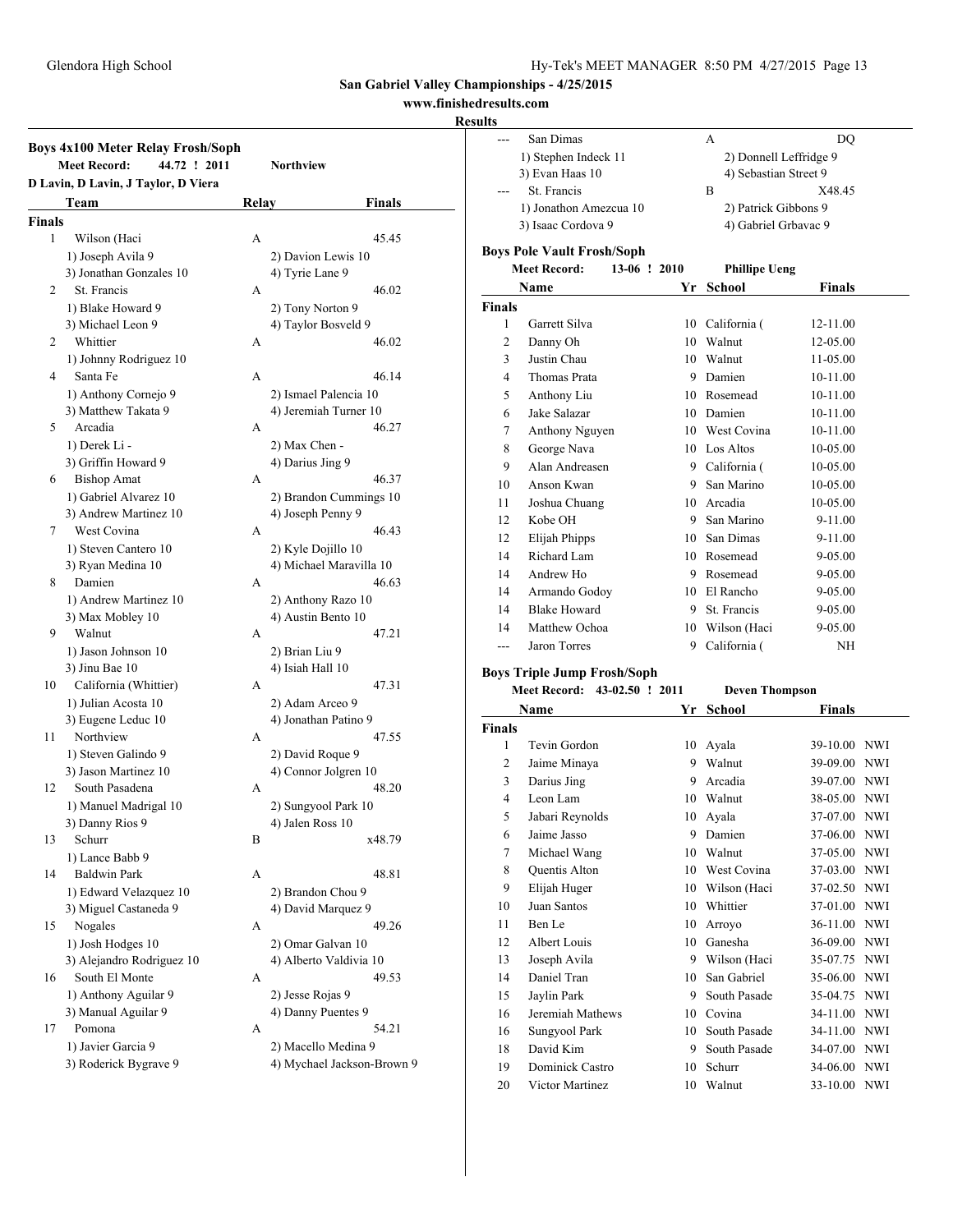# **www.finishedresults.com**

| <b>Results</b> |
|----------------|
|----------------|

|                | <b>Boys Shot Put Frosh/Soph</b>        |    |                                                   |          |      |
|----------------|----------------------------------------|----|---------------------------------------------------|----------|------|
|                | <b>Meet Record:</b><br>47-05.50 ! 2010 |    | <b>Michael Bassette</b>                           |          |      |
|                | <b>Name</b>                            |    | Yr School                                         | Finals   |      |
| <b>Finals</b>  |                                        |    |                                                   |          |      |
| 1              | Gabriel Grbavac                        | 9  | St. Francis                                       | 46-01.00 |      |
| $\overline{2}$ | Josue Martinez                         |    | 10 Mountain Vie                                   | 44-10.00 |      |
| 3              | Reginald Sumolang                      |    | 10 Rowland                                        | 44-04.25 |      |
| 4              | Ryan Sparks                            |    | 10 La Salle                                       | 43-09.50 |      |
| 5              | <b>Blake Howard</b>                    | 9  | St. Francis                                       | 43-08.00 |      |
| 6              | Jeffrey Vuong                          |    | 10 Gabrielino                                     | 43-07.50 |      |
| $\overline{7}$ | Amon Milliner                          |    | 10 La Salle                                       | 41-11.00 |      |
| 8              | Justin Cortez                          |    | 10 West Covina                                    | 41-09.75 |      |
| 9              | Josiah Topping                         | 9  | South Pasade                                      | 41-01.25 |      |
| 10             | Anthony Khoshrozeh                     | 10 | St. Francis                                       | 40-09.00 |      |
| 11             | Anthony Muraoka                        | 10 | Schurr                                            | 40-07.00 |      |
| 12             | Justin Camargo                         |    | 10 Damien                                         | 40-06.75 |      |
| 13             | Darren Chang                           |    | 10 Glendora                                       | 39-11.25 |      |
| 14             | Daniel Chavez                          |    | 10 Whittier                                       | 39-07.25 |      |
| 15             | Vincent Moran                          |    | 10 Bishop Amat                                    | 39-04.00 |      |
| 16             | Cole Johnston                          |    | 10 Glendora                                       | 39-02.00 |      |
| 17             | Adolfo Cruz                            |    | 10 El Rancho                                      | 38-11.50 |      |
| 18             | Shawn Wang                             |    | 10 Arcadia                                        | 38-01.25 |      |
| 19             | Kenneth Lav                            |    | 10 Arcadia                                        | 37-10.50 |      |
| 20             | Jesse Arenas                           |    | 10 El Rancho                                      | 37-08.00 |      |
| 21             | Stefan Sanchez                         |    | 10 San Dimas                                      | 37-02.50 |      |
| 22             | Emilio Pombal                          |    | 10 Rowland                                        | 37-01.25 |      |
| 23             | Michael Chase                          | 9  | Glendora                                          | 36-09.00 |      |
| 24             | Carlos Galarza                         |    | 10 El Rancho                                      | 36-08.00 |      |
| 25             | <b>Vincent Narvez</b>                  |    | 10 Walnut                                         | 36-07.75 |      |
| 26             | Patrick Padua                          |    | 10 Walnut                                         | 36-07.50 |      |
| 27             | <b>Brian Dunbar</b>                    | 9  | Arcadia                                           | 36-03.50 |      |
| 28             | Erwin Sanchez                          |    | 10 Gabrielino                                     | 36-03.00 |      |
| 29             | Cyrus Vuong                            | 10 | Gabrielino                                        | 36-01.00 |      |
| 30             | <b>Ben Martinez</b>                    | 9  | South Pasade                                      | 35-07.00 |      |
| 31             | Darien Jones                           |    | 10 Covina                                         | 35-04.50 |      |
| 32             | Xavier Perea                           |    | 10 Covina                                         | 34-08.50 |      |
| 33             | Jeff Yee                               |    | 10 Wilson (Haci                                   | 33-10.00 |      |
| 34             | Adam Loya                              | 9  | California (                                      | 33-08.00 |      |
|                |                                        |    | Women - Varsity - Team Rankings - 9 Events Scored |          |      |
|                | 1)<br>Arcadia                          |    |                                                   |          | 54.2 |
|                | 2)<br>Walnut                           |    |                                                   |          | 47   |
|                | 3)<br>South Pasadena                   |    |                                                   |          | 45   |
|                | 4)<br><b>Bishop Amat</b>               |    |                                                   |          | 31   |

5) San Dimas 27.2 6) California (Whittier) 25.2 7) Glendora 21 8) Muir 14 9) West Covina 13 10) Gabrielino 12 11) Covina 10 11) Ayala 10 13) Whittier 9 14) St. Lucy $\hat{a} \in T^M$ s 6.2 15) Baldwin Park 5.2 16) Northview 5 17) Mountain View 4 17) Bell Gardens 4

| 19) San Marino |  |
|----------------|--|
| 19) El Rancho  |  |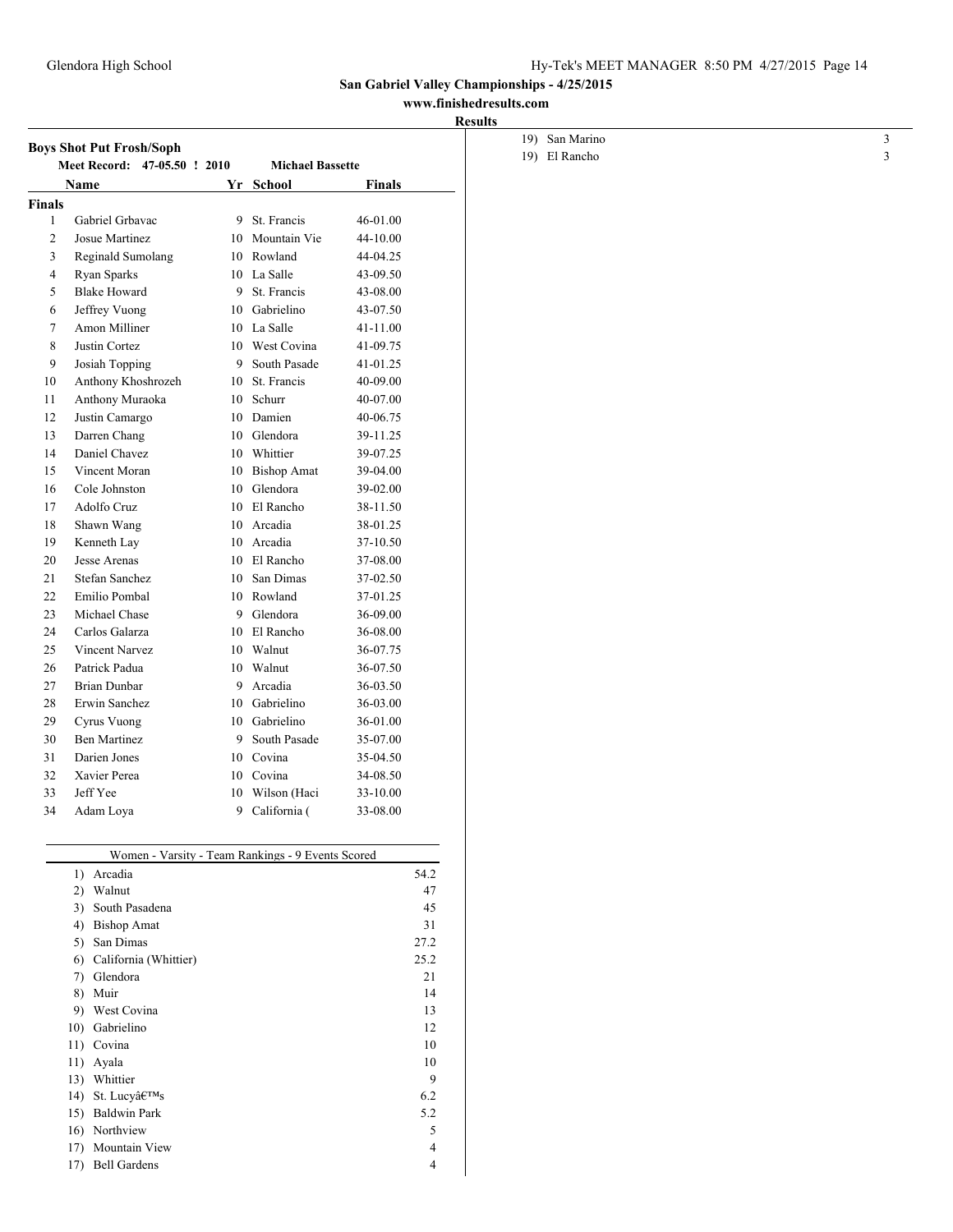### **www.finishedresults.com**

| 21) | Santa Fe                                              | $\overline{2}$          |
|-----|-------------------------------------------------------|-------------------------|
|     |                                                       |                         |
|     | Women - Frosh/Soph - Team Rankings - 12 Events Scored |                         |
| 1)  | Arcadia                                               | 146                     |
| 2)  | Gabrielino                                            | 37.5                    |
| 3)  | Arroyo                                                | 28                      |
| 4)  | South Pasadena                                        | 27                      |
|     | 5) California (Whittier)                              | 24.5                    |
|     | 6) West Covina                                        | 22                      |
| 7)  | Glendora                                              | 16                      |
|     | 7) Walnut                                             | 16                      |
| 9)  | Covina                                                | 15                      |
| 9)  | Rowland                                               | 15                      |
|     | 11) Ayala                                             | 14.5                    |
|     | 12) Mountain View                                     | 14                      |
| 13) | San Dimas                                             | 11.5                    |
|     | 14) Alhambra                                          | 10                      |
|     | 15) El Rancho                                         | 8.5                     |
| 16) | Schurr                                                | 8                       |
| 17) | St. Lucy's                                            | 7.5                     |
| 18) | San Gabriel                                           | 6                       |
| 18) | South El Monte                                        | 6                       |
|     | 20) La Serna                                          | 5                       |
|     | 20) Pomona                                            | 5                       |
|     | 20) Los Altos                                         | 5                       |
|     | 23) Temple City                                       | $\overline{\mathbf{4}}$ |
| 23) | Santa Fe                                              | $\overline{\mathbf{4}}$ |
|     | 23) Whittier                                          | $\overline{\mathbf{4}}$ |
|     | 26) Marshall                                          | 3                       |
|     | 27) Wilson (Hacienda Heights)                         | $\overline{c}$          |
|     | 27) Bell Gardens                                      | $\overline{c}$          |
| 29) | La Salle                                              | $\mathbf{1}$            |

| Men - Varsity - Team Rankings - 9 Events Scored |                           |      |  |  |
|-------------------------------------------------|---------------------------|------|--|--|
| 1)                                              | Covina                    | 50   |  |  |
| $\mathbf{2}$                                    | Damien                    | 43   |  |  |
| 3)                                              | Walnut                    | 36   |  |  |
| 4)                                              | Arcadia                   | 30   |  |  |
| 5)                                              | St. Francis (La Canada)   | 21   |  |  |
| 6)                                              | Gabrielino                | 20   |  |  |
| 7)                                              | Arroyo                    | 19   |  |  |
| 8)                                              | <b>Bishop Amat</b>        | 17   |  |  |
| 9)                                              | Ayala                     | 16   |  |  |
| 10)                                             | California (Whittier)     | 13.5 |  |  |
| 11)                                             | Schurr                    | 13   |  |  |
| 12)                                             | South Pasadena            | 10   |  |  |
| 13)                                             | Bonita                    | 8    |  |  |
| 14)                                             | Santa Fe                  | 6    |  |  |
| 14)                                             | Los Altos                 | 6    |  |  |
| 14)                                             | Alhambra                  | 6    |  |  |
| 14)                                             | <b>Baldwin Park</b>       | 6    |  |  |
| 14)                                             | San Dimas                 | 6    |  |  |
| 19)                                             | El Rancho                 | 5    |  |  |
| 20)                                             | West Covina               | 4    |  |  |
| 20)                                             | Pomona                    | 4    |  |  |
| 22)                                             | San Marino                | 3    |  |  |
| 22)                                             | Rowland                   | 3    |  |  |
| 24)                                             | Wilson (Hacienda Heights) | 2    |  |  |
|                                                 |                           |      |  |  |

| 25) Whittier    | 1.5 |
|-----------------|-----|
| 26) San Gabriel |     |
| 26) Rosemead    |     |
|                 |     |

|    | Men - Frosh/Soph - Team Rankings - 10 Events Scored |    |
|----|-----------------------------------------------------|----|
| 1) | Avala                                               | 39 |
| 2) | Wilson (Hacienda Heights)                           | 36 |
| 3) | Arcadia                                             | 33 |
| 4) | Walnut                                              | 29 |
|    | California (Whittier)                               | 25 |
| 6) | Rowland                                             | 23 |
| 7) | St. Francis (La Canada)                             | 21 |
|    | West Covina                                         | 21 |